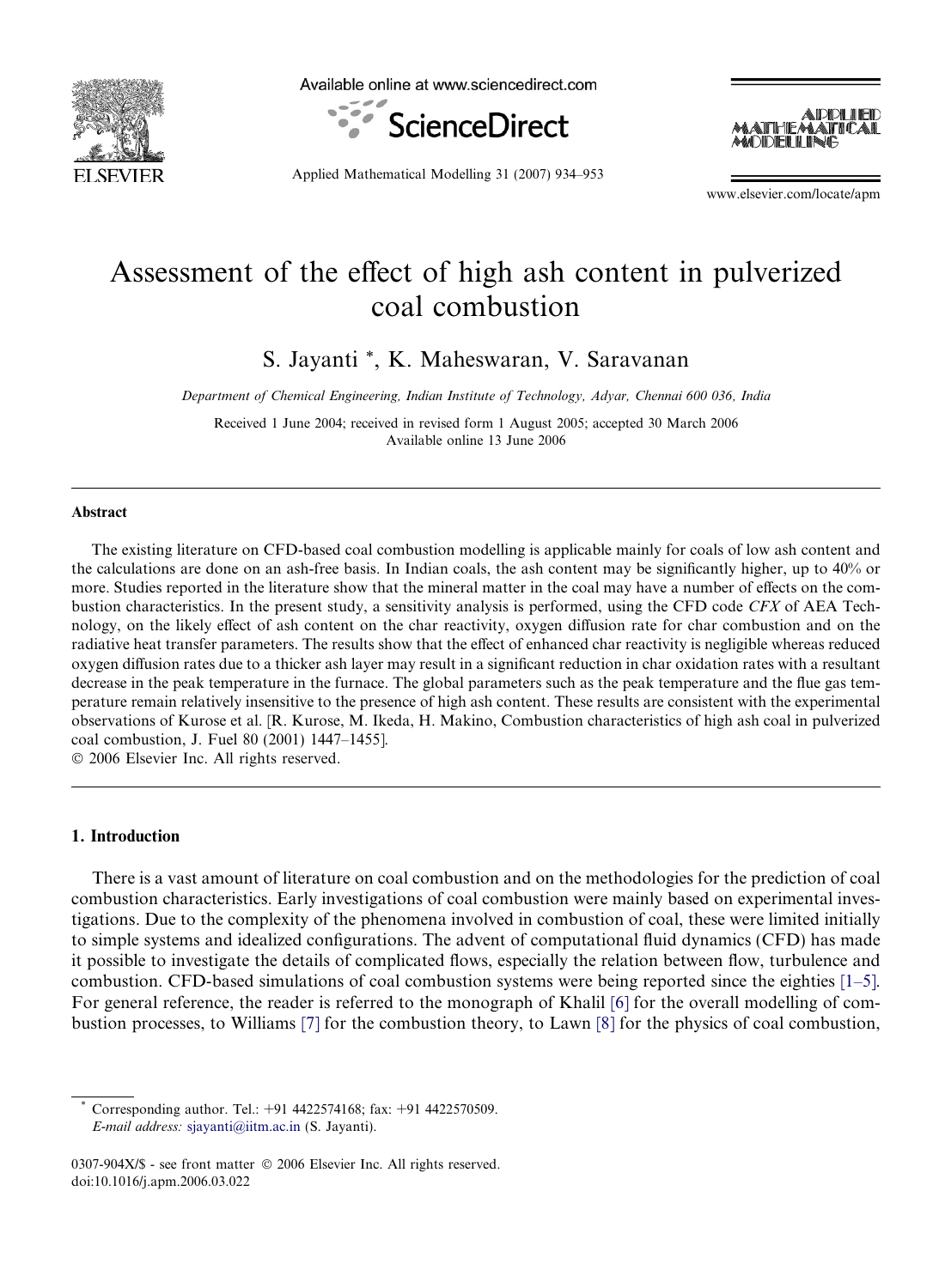to Warnatz et al. [\[9\]](#page-18-0) for fundamental concepts related to the modelling of coal combustion, and to Ferziger and Peric [\[10\]](#page-18-0) for general principles of CFD techniques.

The existing literature on coal combustion is mainly applicable for coals of low ash content, typically of the order of 10% by weight. In contrast, Indian coals have relatively less sulphur content but have a high ash content (typically 20–30% but sometimes more than 40% by weight). The ash content also varies significantly from mine to mine from which the coal is extracted. The disposal of fly ash that is produced with high ash coals poses an ecological and environmental problem. Much of the work on high ash coals has been concentrated on the removal methods of ash from the furnace in an eco-friendly manner. However, the effect of high ash content on the performance of the combustor has not been studied systematically.

Some studies reported in the literature show that the nature and amount of ash does affect some of the combustion processes. Sarofim et al. [\[11\]](#page-18-0) studied the physical transformation of the ash in a pulverized coal under a simulated combustion environment to determine the effect of combustion conditions on the particle size distribution of the ashed mineral constituents produced at combustion temperatures of 1250–1830 K. Three major mechanisms for the particle size distribution were identified: (i) the fusion of the mineral matter finely distributed in the coal matrix and subsequent agglomeration of fused particles on the receding carbon surface; (ii) the formation of cenospheres (due to gas evolution during heating of the minerals) which was found to have a profound effect on the large particle range of the particle size distribution; and (iii) the vaporization and recondensation of particles as sub-micron particles of an increasing percentage of the ash as the combustion temperature increased. The size distribution of the ash particles would have a bearing on the emissivity of the coal combustion products; however, the effect of ash content was not investigated in this study.

Saxena and Rehmat [\[12\]](#page-18-0) studied theoretically the effect of ash content on coal combustion in a fluidized bed. They showed that the burning time of the coal would increase due to the presence of the ash layer. The combustion rate would be reduced thereby reducing the combustion efficiency. Assuming that the reaction was occurring only at the outer surface of the char particle, Puri [\[13\]](#page-18-0) modelled the char oxidation with and without the presence of an ash layer. As time progressed, the particle would shrink in size due to radial movement of the reaction front toward the center of the particle and a layer of ash would be formed around the shrinking coal particle (Fig. 1). According to this shrinking core model, for char oxidation to occur in the presence of an ash layer, the oxidant should diffuse through an additional layer of ash to react with the char on its surface. Due to this, the overall diffusion rate of the oxidant to the surface of the char surface would be reduced. The same process is applicable to the product gases evolved from the surface reaction of char. Thus, the char oxidation involves two more processes i.e. diffusion of oxidant through the ash layer and diffusion of reactive products from the reacting surface both of which have a tendency to reduce the combustion rate of char.



Fig. 1. Shrinking core model (a) without an ash layer, (b) with an ash layer.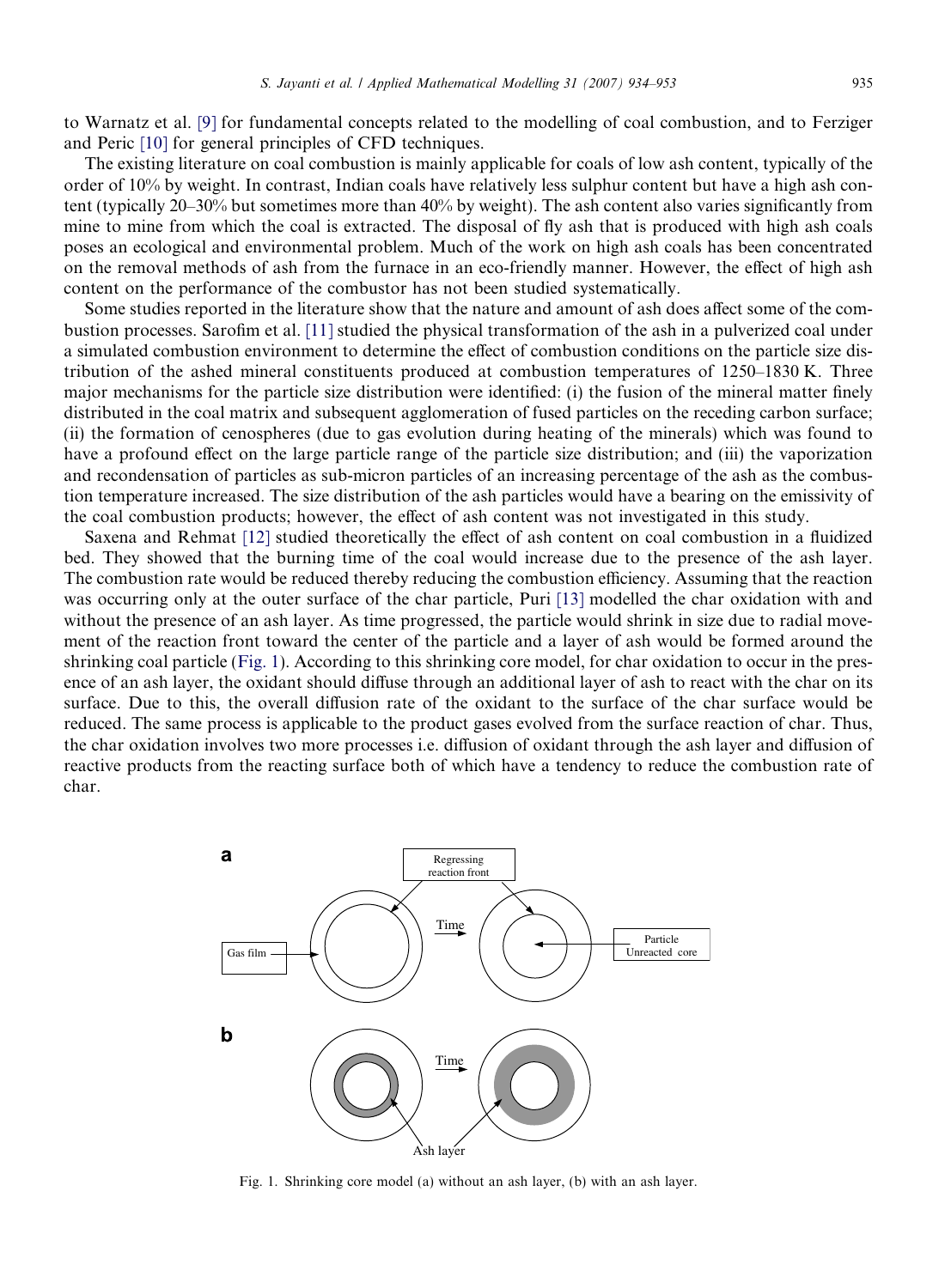Smoot [\[14\]](#page-18-0) analyzed the effect of the presence of ash and specific minerals in ash can have on the combustion of coal. Several potential effects have been identified; these include:

- Large quantities of ash change the thermal behaviour of particles. Ash consumes energy as it is heated to high temperatures and changes phase.
- Radiative properties of ash differ from those of char and coal and the presence of the ash provides a solid medium for radiative heat transfer when the carbon is consumed.
- Char particles, toward the end of burnout, tend to break into smaller fragments. This breakup process is related to the quantity and nature of the mineral matter in the char.
- Various minerals in the char may have a catalytic effect causing an increase, by up to 30 times, in char reactivity, particularly at low temperatures. However, this effect is likely to be far less prominent at high temperatures.
- Mineral matter provides a barrier through which the reactant, oxygen, must pass to reach the char. Particularly toward the end of burnout, it is possible that high quantities of mineral matter will impede combustion. This can be worsened by softening and melting of the mineral matter.

Apart from the above effects, physical effects of ash such as slagging and fouling on the reactor walls and heat transfer tubes can affect radiative heat transfer and tendency to corrosion.

Recently, Kurose et al. [\[5\]](#page-18-0) analyzed experimentally the combustion characteristics of high ash coal in pulverized coal combustion. They studied three coals with ash contents of 36%, 44% and 53% by weight and found that the gas temperature and the  $O_2$  concentration at the exit of the furnace were independent of ash content. Under both staged and unstaged combustion conditions, the peak gas temperature decreased as the ash content increased, while the  $O_2$  consumption and  $NO_x$  formation and reduction were delayed near the burner. The low combustibility of high ash content case was considered to be caused partly by the large heat capacity of the ash; however, the effect of different specific heats of the ash and the coal particles was found to be negligible.

Thus, it appears that some characteristics of coal combustion are affected by the presence of ash. The extent of the effect would depend on the composition as well as on the amount of ash. Usually such information is not available and a systematic study of the effect of ash content is therefore not possible. In view of this, a sensitivity analysis has been carried out in the present study in which some of the above ash-related effects on combustion parameters are represented by modifying the relevant modelling constants. The calculations are based on the combustion model incorporated in the commercial CFD code CFX, version 4.4 developed by AEA Technology, UK. Neglecting the thermal effect associated with the heating of the ash (which has been found to be unimportant by Kurose et al. [\[5\]\)](#page-18-0), the primary parameters studied here are the likely effect on the char reactivity; on the oxygen diffusion to the char particle; and on the emissive characteristics of the media. The details of these calculations and the results obtained are discussed below.

# 2. Details of the calculation methodology

## 2.1. Mathematical models

Pulverized coal combustion is a complicated process and its simulation requires a number of models for turbulence, combustion and radiative heat transfer. Each of these requires a considerable simplification of the underlying phenomena and, to a large extent, there is some standardization of the CFD modelling of pulverized coal combustion. The overall calculation process has several elements:

- Flow field calculation for a mixture of gases
- Combustion in two stages: gaseous combustion of volatiles and oxidation of solid char
- Model for turbulence in the gaseous mixture
- Model for turbulence-chemistry interaction during gaseous combustion
- Model for radiative heat transfer
- Models for release of volatile constituents upon heating of coal and for char oxidation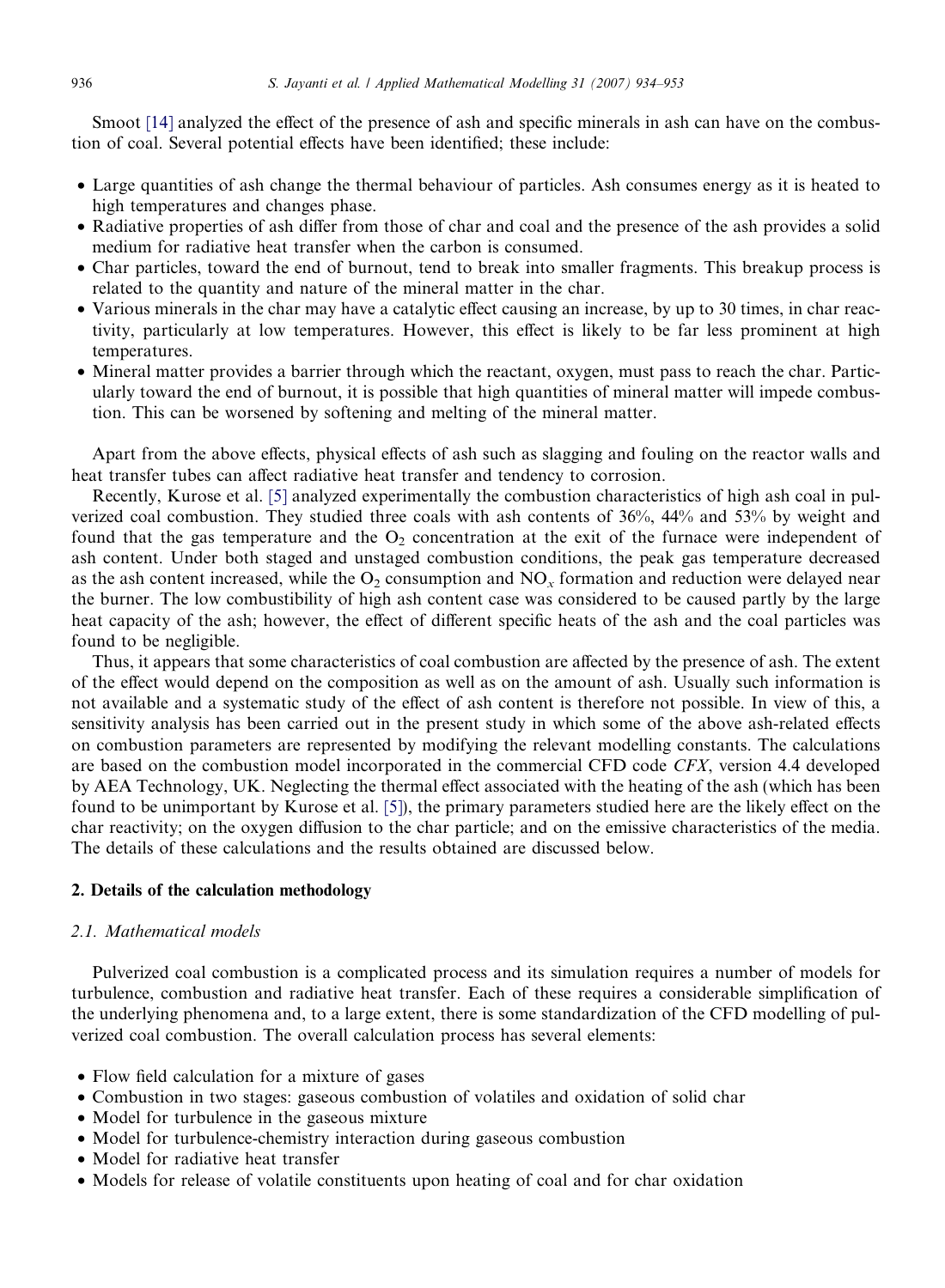<span id="page-3-0"></span>These elements are briefly described below.

## 2.1.1. Flow field calculation for a mixture of gases

The flow of a Newtonian fluid is given by the continuity and the Navier–Stokes equations. These are valid only for a pure fluid or for a mixture of gases/liquids the composition of which does not change. In a combusting flow situation, the composition of the gaseous mixture changes within the flow domain as the reactants are used up and products are formed. The species conservation equation for such a flow can be derived [\[15\]](#page-18-0) as

$$
\partial/\partial t(\rho_A) + \nabla \cdot (\rho_A \mathbf{u}_A) = S_A,\tag{1}
$$

where  $\rho_A$  is the density,  $\mathbf{u}_A$  is the velocity and  $S_A$  is the rate (in kg/m<sup>3</sup>s) of creation of species A by a source such as a chemical reaction. Defining mass density, mass fraction and mass velocity of the mixture as

mass density  $= \rho = \Sigma_{\alpha} \rho_{\alpha}$ ; mass fraction  $=Y_{\alpha}=\rho_{\alpha}/\rho$ , mass velocity =  $\mathbf{u} = \sum_{\alpha} (\rho_{\alpha} \mathbf{u}_{\alpha})/\rho$ 

and using Fick's law of diffusion that  $J_A = \rho_A(\mathbf{u}_A - \mathbf{u}) = -\Gamma \nabla Y_A$ , where J is the diffusive flux, one can derive the more useful form of species balance equation in terms of mixture properties:

$$
\partial/\partial t(\rho_A) + \nabla \cdot (\rho_A \mathbf{u}) = \nabla \cdot (\Gamma \nabla Y_A) + S_A. \tag{2}
$$

Summing over all species, the mixture continuity equation can be written as

$$
\partial/\partial t(\rho) + \nabla \cdot (\rho \mathbf{u}) = 0 \text{ as } \Sigma_x \mathbf{J}_x = \Sigma_x S_x = 0. \tag{3}
$$

Here u is the mass velocity. Similarly, the momentum and energy equations can be written for the mixture as Momentum

$$
\partial/\partial t(\rho \mathbf{u}) + \nabla \cdot (\rho \mathbf{u} \mathbf{u}) = -\nabla p + \nabla \cdot \{\mu [\nabla \mathbf{u} + (\nabla \mathbf{u})^T]\}.
$$
\n(4)

Energy

$$
\partial/\partial t(\rho H) + \nabla \cdot (\rho \mathbf{u}H) = \partial p/\partial t + \nabla \cdot (\lambda \nabla T) + \nabla \cdot \{\mu [\nabla \mathbf{u} + (\nabla \mathbf{u})^{\mathrm{T}}] \} \mathbf{u} + \mathcal{Q}_{\mathrm{R}},
$$
\n(5)

where  $\mu$  and  $\lambda$  are the viscosity and thermal conductivity of the fluid and  $Q_R$  is the rate of heat release from chemical reaction. The total enthalpy  $H$  here is defined as

$$
H=h+1/2\mathbf{u}^2,
$$

where  $h$  is the static enthalpy and is evaluated in terms of specific heat as

$$
h(T) = \int_0^T [C_p(T')] \, \mathrm{d} T' - \int_0^{T_{\rm ref}} [C_p(T')] \, \mathrm{d} T',
$$

where  $T_{\text{ref}}$  is a reference temperature at which the static enthalpy is taken to be zero. This definition is extended for a mixture of gases also assuming that the constituent species are thermally perfect, i.e., their static enthalpies are functions only of temperature. Thus, the static enthalpy for species A is evaluated as

$$
h_A(T) = \langle C_{pA}(T) \rangle T - \langle C_{pB}(T_{\text{ref}}) \rangle T_{\text{ref}},
$$

where  $\langle C_{pA} \rangle$  is the average specific heat and  $\langle C_{pB} \rangle$  is the average specific heat of one of the fluid components (for example, the ''oxidant'' species for combustion). The static enthalpy for the mixture is then given by

$$
h(T) = \sum_{A} \{ Y_A h_A \} = \langle C_p(T) \rangle T - \langle C_{pB}(T_{\text{ref}}) \rangle T_{\text{ref}},
$$

where  $\langle C_p \rangle = \sum_A \{Y_A \langle C_{pA} \rangle\}$ . For combustion calculations involving hydrocarbons, a simplified chemical reaction framework is employed (see below) and only a limited number of species are used. The average specific heat for these is expressed in terms of a cubic polynomial, the constants, as employed in the computer code CFX are given in [Table 1](#page-4-0).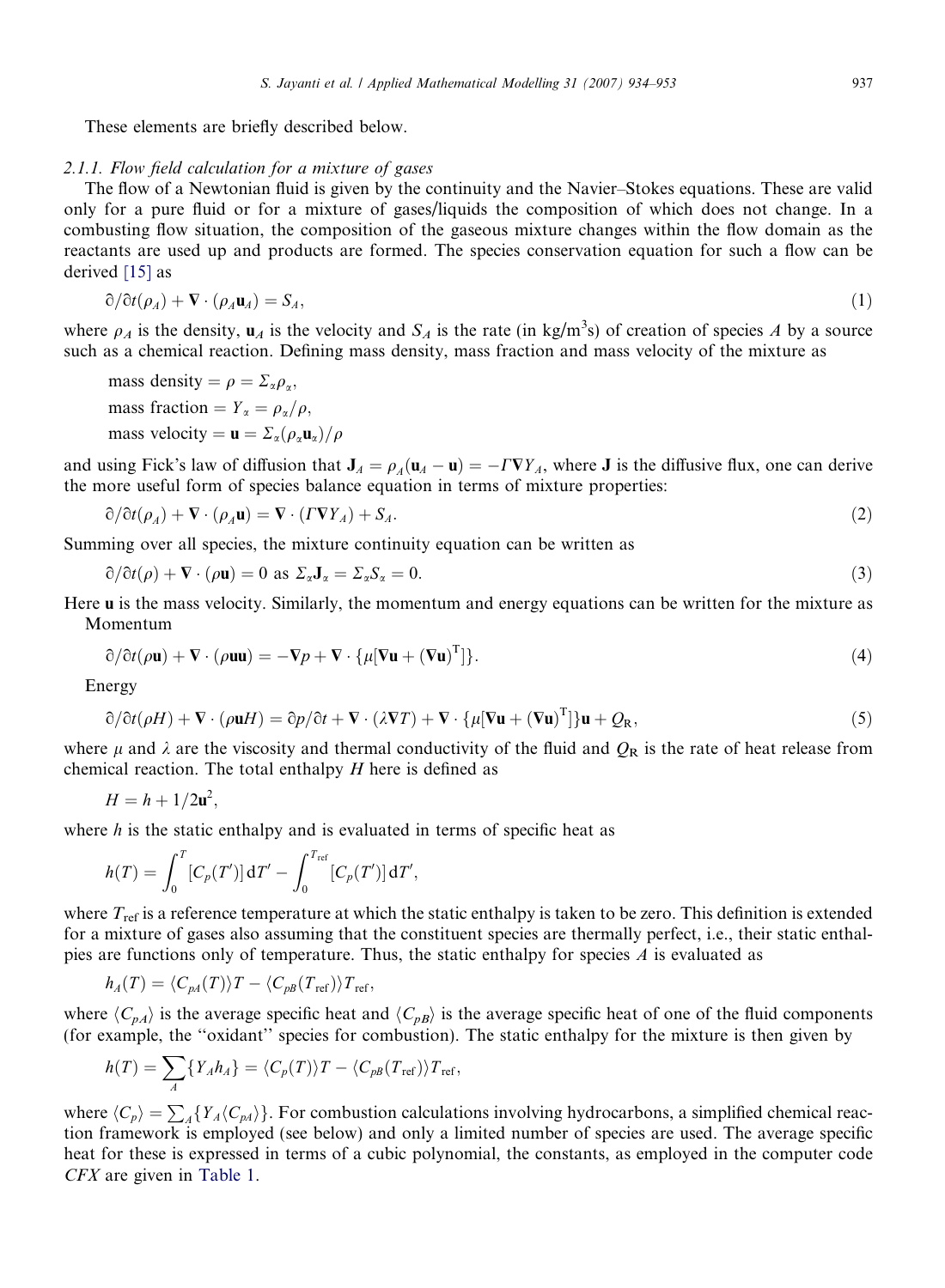|  | S. Jayantı |
|--|------------|
|  |            |

| <b>Species</b>  | A <sub>0</sub> | $A_1$  | A <sub>2</sub> | $A_3$        |
|-----------------|----------------|--------|----------------|--------------|
| CH <sub>4</sub> | 710.7          | 5.306  | $-1.742E - 3$  | $196.0E - 9$ |
| $C_2H_6$        | 115.7          | 6.191  | $-2.609E - 3$  | $396.0E - 9$ |
| $C_3H_8$        | 66.78          | 6.246  | $-2.776E - 3$  | $444.0E - 9$ |
| $C_4H_{10}$     | 108.67         | 6.117  | $-2.761E-3$    | $448.0E - 9$ |
| $C_5H_{12}$     | $-35.11$       | 6.676  | $-3.464E - 3$  | $691.3E - 9$ |
| $C_6H_{14}$     | $-38.47$       | 6.681  | $-3.518E - 3$  | $714.3E - 9$ |
| $C_2H_4$        | 1024.7         | 3.406  | $-1.294E - 3$  | $225.6E - 9$ |
| $C_3H_6$        | 40.51          | 5.736  | $-2.931E-3$    | 585.0E-9     |
| $C_4H_8$        | 159.37         | 5.606  | $-2.816E - 3$  | $550.1E - 9$ |
| H <sub>2</sub>  | 12788.7        | 2.107  | $2.178E - 4$   | $-144.0E-9$  |
| $\rm CO$        | 947.9          | 0.2882 | $-4.740E - 5$  | $-4.0E-9$    |
| CO <sub>2</sub> | 570.8          | 1.140  | $-5.700E - 4$  | $100.0E - 9$ |
| $N_2$           | 967.3          | 0.2022 | $1.518E - 5$   | $-17.2E-9$   |
| O <sub>2</sub>  | 787.7          | 0.4884 | $-2.250E - 4$  | $40.0E - 9$  |
| $H_2O$          | 1700.6         | 0.4428 | $2.358E - 4$   | $-84.2E-9$   |

Constants used in the evaluation of the specific heats as  $C_P = A_0 + A_1T + A_2T^2 + A_3T^3$ 

The evaluation of the rate of creation of species,  $S_A$ , and the heat source term  $Q_R$  due to chemical reaction can be explained as follows in the context of a generic chemical reaction scheme involving  $N<sub>S</sub>$  number of species in  $N_R$  number of reactions. The *j*th reaction in this scheme can be written as

$$
a_{r1j}X_1 + a_{r2j}X_2 + \cdots + a_{rij}X_i + \cdots \iff a_{p1j}X_1 + a_{p2j}X_2 + \cdots + a_{pij}X_i + \cdots \quad \text{where } i = 1, 2, \ldots N_S,
$$
 (6)

where  $a_{\text{rij}}$  and  $a_{\text{pi}}$  are the stoichiometric coefficients for reactants and products, respectively and  $n_{ij}$  $(a_{\text{pi}} - a_{\text{right}})$  is the overall stoichiometric coefficient for species i and in reaction j. The reaction rate  $R_i$  for the jth reaction is modeled as a function of the molar concentrations of the reactants and the products as

$$
R_j = k_{f_j} \prod_i [X_i]^{\alpha_{ij}} - k_{bj} \prod_i [X_i]^{\beta_{ij}}, \tag{7}
$$

where  $[X_i]$  is the molar concentration of species i,  $k_{fj}$  and  $k_{bj}$  are the forward and backward jth reaction rate constants and  $\alpha_{ij}$  and  $\beta_{ij}$  are the forward and the backward rate exponents for species i in the jth reaction. The rate constants themselves are evaluated in terms of a modified Arrhenius law involving activation energy, activation temperature and a temperature-dependent pre-exponential factor [\[16\]](#page-18-0).

With this formulation, the species source term  $S_A$  in Eq. [\(1\)](#page-3-0) can be written for the entire set of chemical reactions as

$$
S_A = W_A \Sigma_j (n_{A,j} R_j) \quad j = 1, 2, \dots, N_R,
$$
\n
$$
(8)
$$

where  $W_A$  is the molecular weight of species A. The source term  $Q_R$  due to chemical reaction in the energy Eq. [\(5\)](#page-3-0) is given in terms of heat of *j*th reaction ( $\Delta H_{R_i}$ ) as

$$
Q_{\mathbf{R}} = -\Sigma_j \{ R_j \Delta H_{R_j}(T_{\text{ref}}) \} \quad j = 1, 2, \dots, N_{\mathbf{R}},
$$
\n
$$
(9)
$$

which can be evaluated in terms of the heat of formation of species at reference temperature  $T_{\text{frefi}}, h_{\text{fi}}(T_{\text{frefi}})$ , as

$$
Q_{\rm R} = -\Sigma_j \{ R_j [\Sigma_i n_{ij} W_i h_{\rm ft}(T_{\rm frefi})] \}.
$$
\n(10)

Thus, when dealing with a gas containing a mixture of  $N<sub>S</sub>$  constituent species, one would solve one mixture continuity, one mixture momentum equation and one energy equation and  $(N<sub>S</sub> - 1)$  species mass conservation equations. The first two, namely, the continuity and the momentum equation are unchanged except that the properties are defined for a mixture while the energy equation has an additional term arising from heat of reaction.

#### 2.1.2. Combustion modelling

Coal is an inhomogeneous mixture of several organic fuels and inorganic, non-combustible compounds. Its combustion can in principle be represented by a series of chemical reactions. However, combustion of even

<span id="page-4-0"></span>Table 1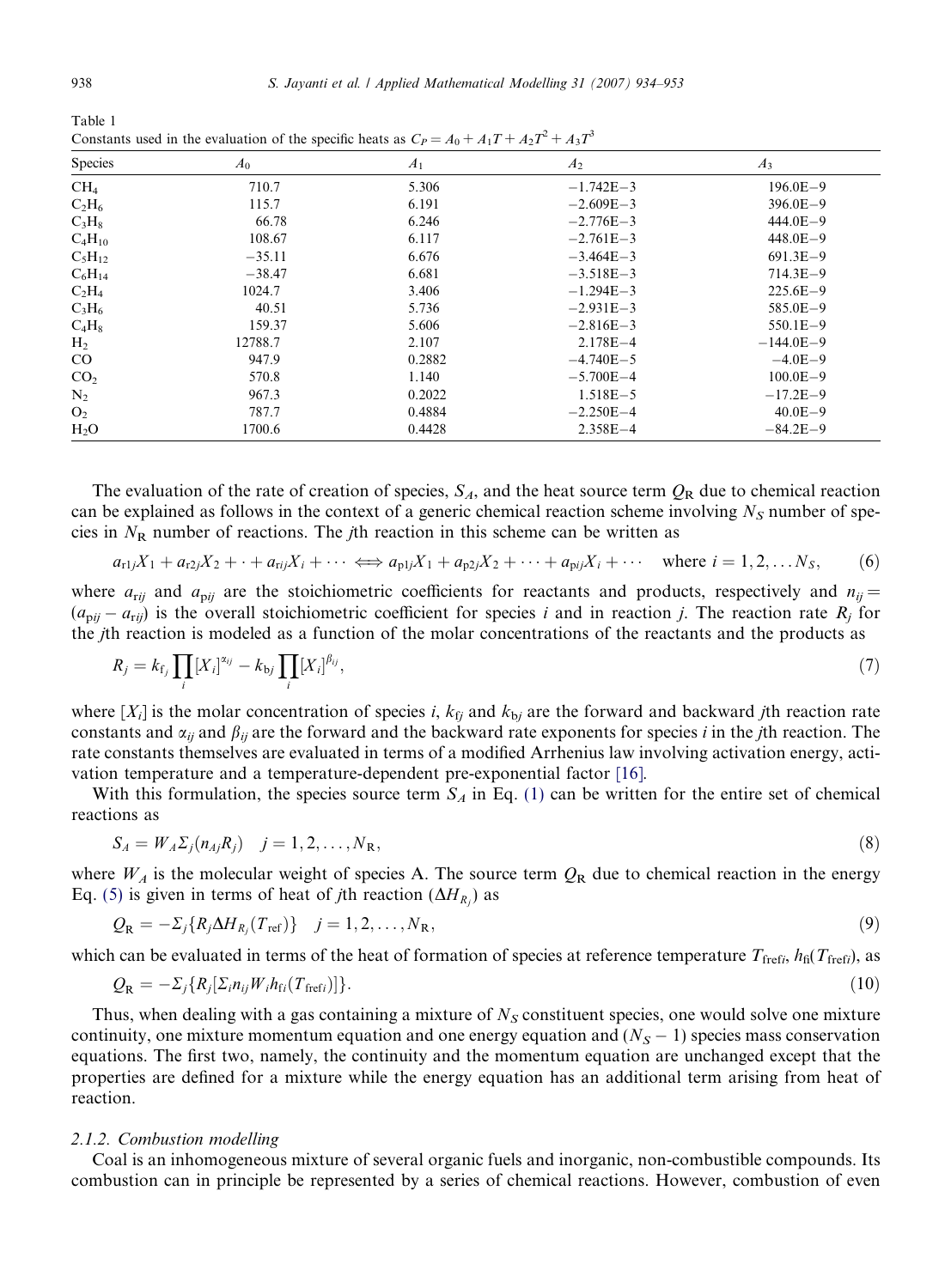<span id="page-5-0"></span>light hydrocarbons involves hundreds of chemical reactions and in view of its heterogeneity, pulverized coal combustion is modelled as a two-stage process: in the first stage, volatile fuel (mixture of hydrocarbon gases) is released upon heating of the coal particle which then combusts with the oxygen available in air, and in the second stage, the solid char particle undergoes a slow oxidation in a surface reaction.

2.1.2.1. Gaseous combustion model. The gaseous combustion of volatiles gases is modelled as an irreversible, single-step reaction involving fuel and oxidant as follows:

$$
1 \text{ kg of fuel} + i \text{ kg of oxidation} \rightarrow (1+i) \text{ kg of products.} \tag{11}
$$

The composition of the fuel, oxidant, combustion products etc in the mixture can be determined from the mixture fraction, f, which couples the mass fractions of the fuel and the oxidant and which is defined as

$$
f = \frac{\chi - \chi_o}{\chi_F - \chi_o},\tag{12}
$$

where  $\chi$  is the Zeldovich variable defined as

$$
\chi = Y_{\rm F} - Y_{\rm O}/i
$$

and Y is the mass fraction and subscripts F and O refer to fuel and oxidant streams respectively. At the inlet to the fuel stream, the oxidant mass fraction is zero and  $\chi_F = 1$ . Similarly, at the oxidant stream, the fuel mass fraction is zero and hence here  $\chi_0 = -\frac{1}{i}$ . By definition, f is always positive and attains its stoichiometric value  $f_{st} = 1/(1 + i)$  when  $\chi_{0} = 0$ . When  $f \le f_{st}$ , the mixture is fuel deficient and when  $f \ge f_{st}$ , it is fuel rich. It can be shown [\[17\]](#page-19-0) that the mixture fraction obeys the transport equation:

$$
\partial/\partial t(\rho f) + \nabla \cdot (\rho \mathbf{u}f) = \nabla \cdot [(\mu/\sigma_L)\nabla f] \tag{13}
$$

from which the value of mixture fraction at any location in the flow domain can be computed. To evaluate the individual components of the fuel, the oxidant and the products, an infinitely fast chemical reaction (the ''mixed-is-burnt'' model) is assumed so that the fuel and the oxidant cannot co-exist simultaneously. The individual mass fractions are then given in terms of the local mixture fraction as

$$
Y_{\rm F} = [f - f_{\rm st}(1 - Y_{\rm pc})]/(1 - f_{\rm st}), Y_{\rm O} = 0 \quad \text{when } f > f_{\rm st}(1 - Y_{\rm pc})
$$
\n(14a)

and

$$
Y_{\rm F} = 0, \quad Y_{\rm O} = (1 - Y_{\rm pc} - f/f_{\rm st}) = 0 \quad \text{when } f < f_{\rm st} (1 - Y_{\rm pc}) \tag{14b}
$$

where  $Y_{\text{pc}}$  is the mass fraction of the char products, which is obtained by solving an extra scalar equation with the source term arising from the char oxidation model (see Section [2.1.2.3\)](#page-6-0).

2.1.2.2. Devolatilization model. When a coal particle is subjected to intense heating, the volatile components first evolve from the particle, and then subsequently burn into gas phase. This process, the evolution of volatile gases from the coal, is termed as devolatilization. The volatile matter is released from a temperature of about 800 K [\[18\]](#page-19-0). The characteristic time of release of volatiles from a coal particle is 30 ms. In the present study, the devolatilization is modelled as a single reaction of Badzioch and Hawksley [\[19\].](#page-19-0) In this model, the coal is considered to have fixed fractions of volatiles, char and ash. The rate of production of the volatile gases is given by the first order reaction

$$
\frac{\mathrm{d}V}{\mathrm{d}t} = k_v (V_f - V), \tag{15a}
$$

where V is the mass of volatiles which have already evolved from unit mass of raw coal, and  $V_f$  is the final yield of volatiles. The rate constant  $k<sub>v</sub>$  is expressed in Arrhenius form as

$$
k_v = A_v \exp\left(-\frac{E_v}{T_p}\right),\tag{15b}
$$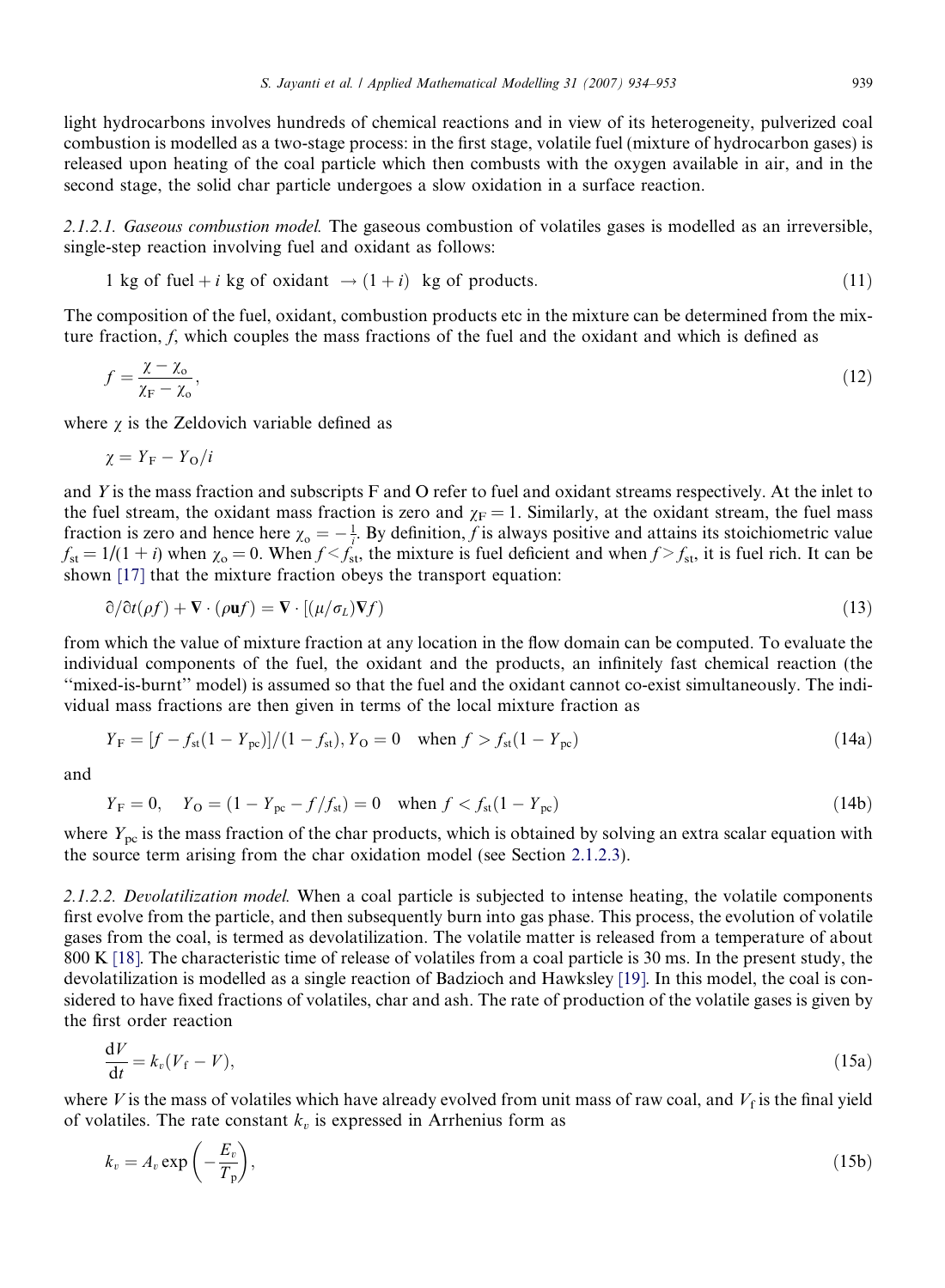<span id="page-6-0"></span>where  $T_p$  is the temperature of coal particle (assumed to be uniform), and  $A_v$  and  $E_v$  are constants, determined experimentally for a particular coal. While  $V_f$  is required as input data, the temperature of the coal particle is obtained through a Lagrangian particle trajectory calculation (see Section 2.1.3).

2.1.2.3. Char oxidation model. The second stage of coal combustion following the devolatilization is the char combustion. Char combustion is much slower process than devolatilization, and therefore it determines the burning rate of the pulverized coal in the furnaces. In the present study, char combustion is calculated using the model of Field et al. [\[20\]](#page-19-0) which is based on classical shrinking core model [\[13\]](#page-18-0). In this model, a char particle is considered to be a spherical particle surrounded by a stagnant boundary layer through which oxygen must diffuse before it reacts with the char. The oxidation is assumed to be limited by the diffusion of oxygen to the external surface of the char particle and by the effective char reactivity. The rate of diffusion of oxygen is given by  $k_d(P_g - P_s)$ , where  $P_g$  is the partial pressure of oxygen in the furnace gases far from the particle boundary layer and  $P_s$  is the oxygen pressure at the particle surface. The value of  $k_d$  is given by

$$
k_{\rm d} = \frac{2.53 \times 10^{-7}}{R_{\rm p}} \left(\frac{T_{\rm p} + T_{\rm g}}{2}\right)^{0.75} \frac{P_A}{P},\tag{16a}
$$

where  $R_p$  is the radius of the coal particle,  $T_g$  is the far-field gas temperature in the furnace, P is the local pressure and  $P_A$  is atmospheric pressure. The char oxidation rate unit area of the particle as a first order reaction is given by  $k_c P_s$ , where  $k_c$  is the chemical rate coefficient, which is given by

$$
k_{\rm c} = A_{\rm c} T_{\rm p} \exp\left(-\frac{T_{\rm c}}{T_{\rm p}}\right),\tag{16b}
$$

where  $A_c$  and  $T_c$  are the Arrhenius constants the values of which depend on the type of the coal and specified as input parameters in the calculations. The overall char reaction rate of a coal particle is given by

$$
(k_{\rm c}^{-1} + k_{\rm d}^{-1})^{-1} P_{\rm g} 4\pi R_{\rm p}^2 \frac{P}{P_A} \tag{17}
$$

and is controlled by the smaller of the rates  $k_d$  and  $k_c$ . The constants appearing in this model are listed in Table 2.

#### 2.1.3. Particle tracking and coupling

The combustion of the coal particle is calculated by simulating the coal particle motion in a Lagrangian frame of reference. The velocity of spherical coal particles of given initial mass, composition, temperature and velocity are computed by integrating the momentum balance on the particle subject to inertial, drag, grav-

Table 2 Constants used in the mathematical model

| Constant                         | Equation in which it appears | Value of the constant |  |
|----------------------------------|------------------------------|-----------------------|--|
| $A_c$ (kg/m <sup>2</sup> /atm/s) | 16 <sub>b</sub>              | 497                   |  |
| $A_v$ (kg/m <sup>2</sup> /atm/s) | 15 <sub>b</sub>              | 1,34,000              |  |
| $c_1$                            | 25                           | 1.44                  |  |
| $c_2$                            | 25                           | 1.92                  |  |
| $c_{\mu}$                        | 23                           | 0.09                  |  |
| $c_{\rm g1}$                     | 31                           | 2.22                  |  |
| $c_{\rm g2}$                     | 31                           | 2.0                   |  |
| $E_v$ (K)                        | 15 <sub>b</sub>              | 74,000                |  |
| $T_c$ (K)                        | 16 <sub>b</sub>              | 8540                  |  |
| $V_{\rm f}$                      | 15a                          | 0.529                 |  |
| $\sigma_{\rm f}$                 | 30                           | 0.9                   |  |
| $\sigma_{\rm g}$                 | 31                           | 2.0                   |  |
| $\sigma_{\varepsilon}$           | 24                           | 1.0                   |  |
| $\sigma_Y$                       | 27                           | 0.9                   |  |
| $\sigma_{\varepsilon}$           | 25                           | 1.22                  |  |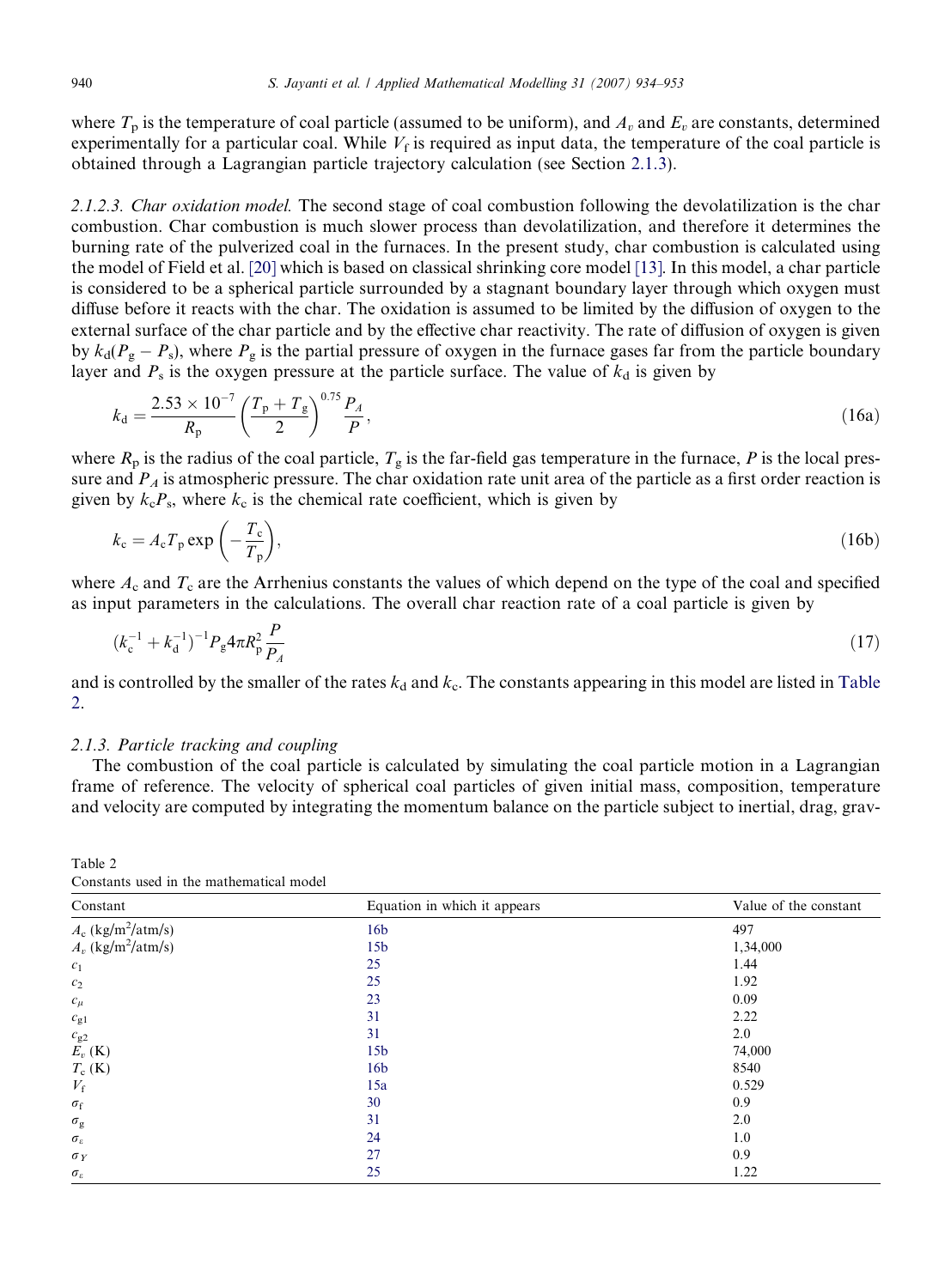<span id="page-7-0"></span>itational and other forces. The position of the particle is then obtained by integrating the velocity of the particle. The heating up of the particle is considered through an empirical correlation for convective heat transfer and a particle emissivity factor for the radiative pre-heating of the particle. Terms relating to momentum and heat transfer associated with mass transfer are also included. The trajectory equations, and the auxiliary equations describing heat or mass transfer to/from the particle, are solved by stepwise integration over discrete time steps. Along the trajectory of a particle, there is exchange of heat, mass, and momentum between the particle gained or lost by the particle stream that follows that trajectory and these quantities can be incorporated in the subsequent continuous phase calculations. This two-way coupling is accomplished by alternately solving the discrete and the continuous phase equations until the solutions in both phases have stopped changing.

## 2.1.4. Radiative heat transfer

In a combusting environment, radiative heat transfer is the dominant mode of heat transfer. It is governed by the radiative transfer equation (RTE) which for an absorbing, emitting and scattering medium at position r in the direction  $s$  is given by

$$
\frac{dI(r,s)}{ds} + (a+\sigma_s)I(r,s) = an^2\frac{\sigma T^4}{\pi} + \frac{\sigma_s}{4\pi} \int_0^{4\pi} I(r,s)\Phi(s\cdot s') d\Omega',\tag{18}
$$

where s' is the scattering direction vector, s is the path length, a is the absorptivity, n is the refractive index,  $\sigma_s$ is the scattering coefficient,  $\sigma$  is the Stefan–Boltzman constant, I is total radiation intensity, T is the local temperature,  $\Phi$  is the phase function and  $\Omega'$  is the solid angle. The solution of above integro-differential equation is very complex and consumes enormous computational time. Several approximate methods have been developed to deal with radiative heat transfer in practical combusting systems; these have been reviewed in detail by Viskanta and Menguc [\[21\].](#page-19-0) In the present study, the discrete transfer radiation model (DTRM) is used. The main approximation in this model is that the radiation leaving the surface element in a certain range of solid angles can be approximated by a single ray. Assuming diffuse surfaces, grey gas radiation and the scattering to be negligible, the equation for the change of intensity of radiation, dI, along a path, ds, can be written as

$$
\frac{\mathrm{d}I}{\mathrm{d}s} + aI = \frac{a\sigma T^4}{\pi}.\tag{19}
$$

The DTRM integrates Eq. (19) along a series of rays emanating from a boundary faces. If a is constant along the ray, then  $I(s)$  can be estimated as

$$
I(s) = \frac{\sigma T^4}{\pi} (1 - \exp[-as]) + I_0 \exp[-as],
$$
\n(20)

where  $I_0$  is the radiant intensity at the start of the incremental path, which is determined by the appropriate boundary condition. The energy source in the fluid due to radiation is then computed by summing the change in intensity along the path of each ray that is traced through the fluid control volume. The ray tracing technique used in the DTRM can provide a prediction of radiation heat transfer between surfaces without explicit view factor calculations. The accuracy of the model is limited mainly by the number of rays traced and the computational grid.

# 2.1.5. Turbulence effects

In turbulent flow, the flow variables, namely, velocity, pressure, enthalpy (or temperature) and species mass fractions, fluctuate in time in such a way that higher rates of diffusivity of mass, momentum and heat occur. Trying to do reproduce all the typical fine scale turbulent fluctuations is possible through the solution of the time-dependent form of the governing equations (''direct numerical simulation''—DNS—of turbulence) but is practically impossible. The usual approach is to solve the Reynolds-(time-) averaged Navier–Stokes (RANS) equations:

$$
\frac{\partial \overline{U}_i}{\partial t} + \frac{\partial (\overline{U}_i \overline{U}_j)}{\partial x_j} = -\frac{1}{\rho} \frac{\partial \overline{P}}{\partial x_i} + \frac{\partial}{\partial x_j} \left[ v \left( \frac{\partial \overline{U}_i}{\partial x_j} - \overline{u'_i u'_j} \right) \right],\tag{21}
$$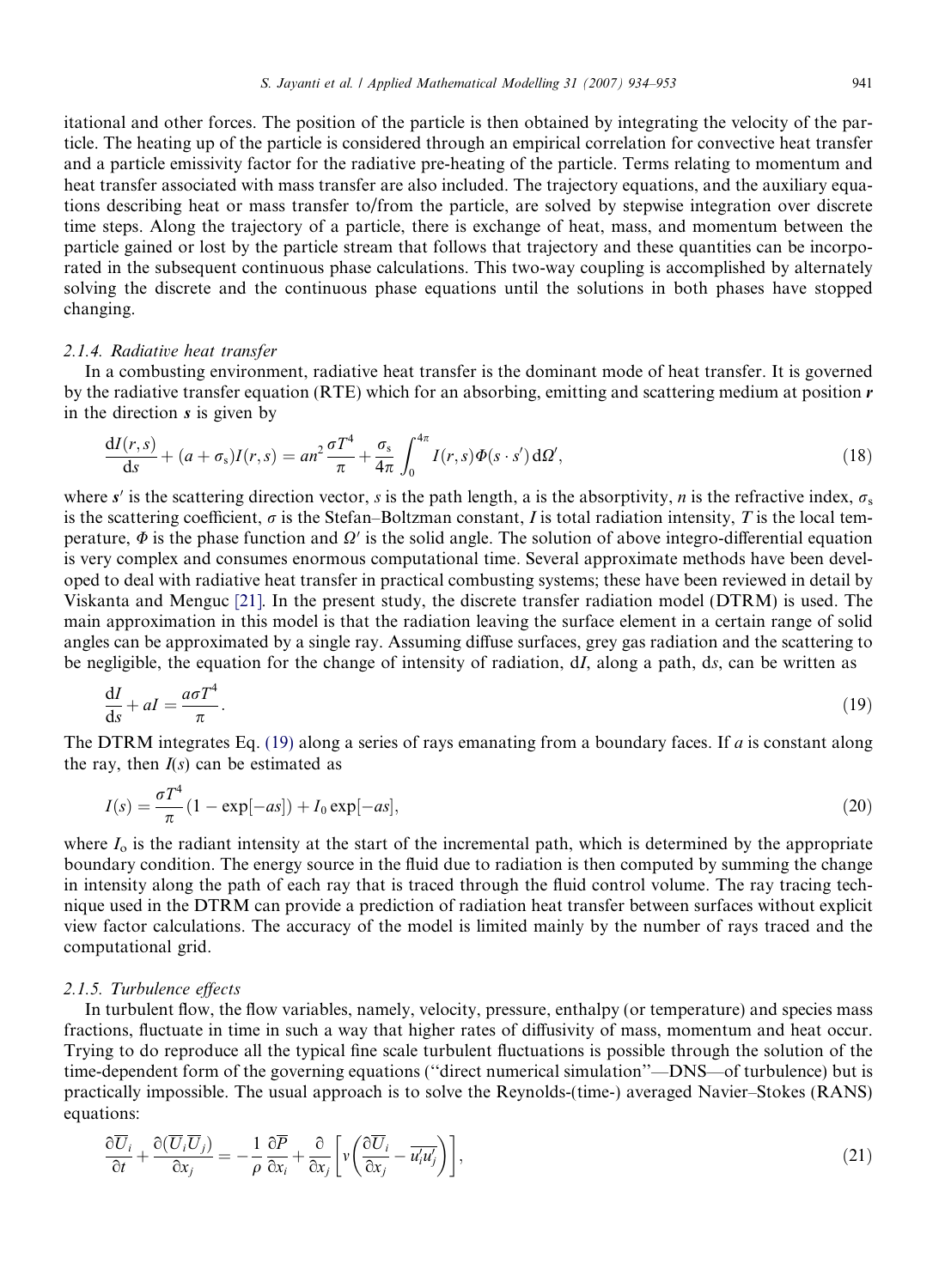<span id="page-8-0"></span>where an overbar indicates the time-averaged component and a prime denotes the fluctuating component of a variable. As can be seen, the time-averaging of the momentum equations results in the appearance of the extra terms  $(u'_i u'_j$  or "Reynolds stresses" in Eq. [\(21\)\)](#page-7-0) leading to the closure problem of turbulence [\[22\]](#page-19-0). A number of phenomenological models have been developed therefore to calculate the single-phase flow field under turbulent conditions; the one used in the present study is the  $k - \varepsilon$  model in which the Reynolds stresses are evaluated using the Boussinesq hypothesis:

$$
\overline{u'_i u'_i} = -v_t \left( \frac{\partial \overline{U}_i}{\partial x_j} + \frac{\partial \overline{U}_j}{\partial x_i} \right) + \frac{2}{3} k \delta_{ij},\tag{22}
$$

where  $v_t$ , the turbulent or eddy viscosity, is expressed in terms of two variables characterizing local turbulence, namely, the turbulent kinetic energy,  $k = 1/2u_i'u_j'$  and the rate of dissipation of turbulent kinetic energy,  $\varepsilon = \nu \frac{\partial u_i'}{\partial x_j}$  $\frac{\partial u'_i}{\partial x_j}$ , as

$$
\mu_{t} = \rho v_{t} = \rho c_{\mu} \frac{k^{2}}{\varepsilon}.
$$
\n(23)

Exact transport equations for k and  $\varepsilon$  can be derived [\[22\]](#page-19-0); however, many more variables are introduced in the process and several approximations have to be made. The final "modeled" form of the  $k$ - and  $\varepsilon$ - equations are as follows:

$$
\frac{\partial k}{\partial t} + \frac{\partial (k\overline{U}_j)}{\partial x_j} = v_t \left( \frac{\partial \overline{U}_i}{\partial x_j} + \frac{\partial \overline{U}_j}{\partial x_i} \right) \frac{\partial \overline{U}_i}{\partial x_j} + \frac{\partial}{\partial x_j} \left( \frac{v_t}{\sigma_k} \frac{\partial k}{\partial x_j} \right) - \varepsilon,
$$
\n(24)

$$
\frac{\partial \varepsilon}{\partial t} + \frac{\partial (\varepsilon \overline{U}_j)}{\partial x_j} = c_1 \frac{\varepsilon}{k} v_t \left( \frac{\partial \overline{U}_i}{\partial x_j} + \frac{\partial \overline{U}_j}{\partial x_i} \right) \frac{\partial \overline{U}_i}{\partial x_j} + \frac{\partial}{\partial x_j} \left( \frac{v_t}{\sigma_k} \frac{\partial \varepsilon}{\partial x_j} \right) - c_2 \frac{\varepsilon^2}{k},\tag{25}
$$

where the values of the constants are given in [Table 2.](#page-6-0)

Thus, for turbulent flow, one has to solve the time-averaged, modeled form of continuity and momentum equations along with the transport equations for k and  $\varepsilon$ . For combusting flows, the energy conservation equation and the mixture fraction equation have to be similarly time-averaged and modeled. The final form of these equations is as follows:

Time-averaged energy conservation equation:

$$
\frac{\partial \rho \overline{H}}{\partial t} + \nabla \cdot (\rho \overline{U} \overline{H} + \rho \overline{u'h'}) = \frac{\partial p}{\partial t} + \lambda \nabla \overline{T}.
$$
\n(26)

Time-averaged mixture fraction equation:

$$
\frac{\partial \rho \overline{Y}_A}{\partial t} + \mathbf{\nabla} \cdot (\rho \overline{U} \overline{Y}_A + \rho \overline{u' Y_{A'}}) = \mathbf{\nabla} \cdot \left( \frac{\mu_t}{\sigma_Y} \mathbf{\nabla} \overline{Y}_A \right) + \overline{S}_A.
$$
\n(27)

For combusting flows involving chemical reactions, estimation of the reaction using time-averaged concentrations can lead to erroneous results as at any point the mixture may be composed of fuel and products at one instant and of oxidant and products at a different time. Thus, the mean fuel and oxidant concentration profiles have considerable overlap in the region where the reaction is taking place. Also, estimation of the reaction rate constant based on the mean temperature when the rate is a highly non-linear function of temperature can also be inadequate. One approach to modelling concentration fluctuations (see, for example [\[9\]](#page-18-0)) is to take a single conserved scalar quantity, such as the mixture fraction, and to model the fluctuations of this quantity, i.e., to specify the statistics of the fluctuations, by introducing a probability distribution function,  $p(f)$ , such that  $0 \leqslant p(f)$  and  $\int_0^1 p(f) df = 1$ . The time average of any variable  $\zeta$ , such as  $m_F$ , which is a function of f, is then given by

$$
\bar{\xi} = \int_0^1 \xi f p(f) \, \mathrm{d} f. \tag{28}
$$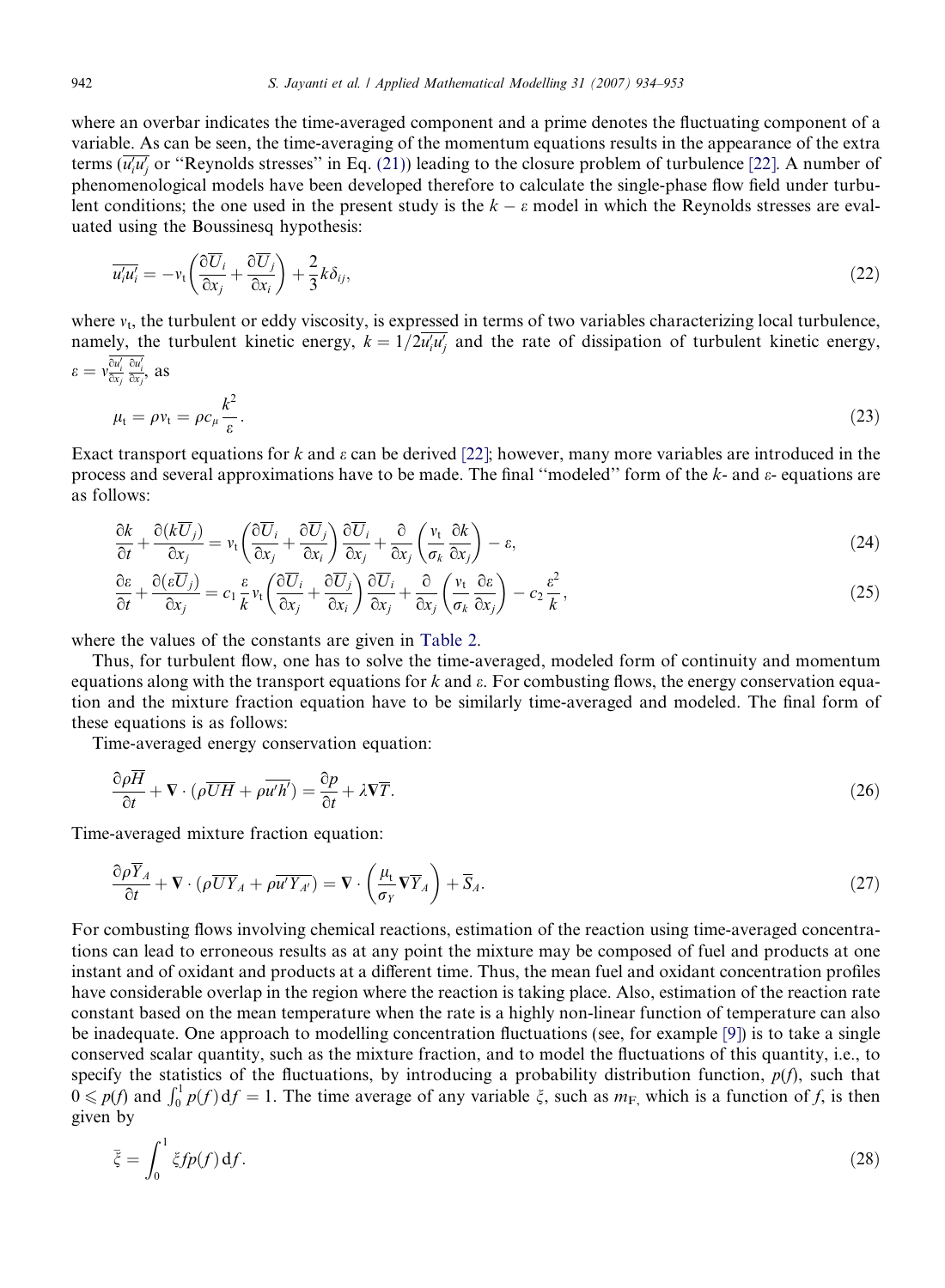<span id="page-9-0"></span>Several models of  $p(f)$ , such as the double delta function, the beta function and the clipped Gaussian function, can be used. In the present study, the  $p(f)$  is modeled using a double delta function. The formulation of the double delta function is given below:

$$
p(f) = A\delta(f - \bar{f}_+) + B\delta(f - \bar{f}_-) \quad \text{with } \bar{f}_+ = \bar{f} + \alpha, \bar{f}_- = \bar{f} - \alpha,
$$
\n(29)

where  $\bar{f}$  is the time-averaged mixture fraction. This model contains three constants A, B,  $\alpha$  which are determined from the conditions that the distribution functions must satisfy the normalization integral, give the correct mean of f and the correct mean square of f. The mean and mean square values of f,  $\bar{f}$  and G, respectively, are then calculated from the transport equations:

$$
\frac{\partial \rho u \bar{f}}{\partial t} + \nabla \cdot (\rho \overline{U} \bar{f}) - \nabla \cdot \left( \left( \frac{\mu_t}{\sigma_f} + \frac{\mu}{\sigma_L} \right) \nabla \bar{f} \right) = 0, \tag{30}
$$

$$
\frac{\partial \rho G}{\partial t} + \mathbf{V} \cdot (\rho \overline{U}G) - \mathbf{V} \cdot \left( \left( \frac{\mu_t}{\sigma_g} + \frac{\mu}{\sigma_L} \right) \mathbf{V}G \right) = C_{\mathbf{g}1} \mu_t (\mathbf{V}\overline{f})^2 - C_{\mathbf{g}2} \rho \frac{\varepsilon}{k} G. \tag{31}
$$

Here,  $C_{\text{gl}}$  and  $C_{\text{g}2}$  are model constants and  $\sigma_{\text{f}}$  and  $\sigma_{\text{g}}$  are the equivalent turbulent Prandtl numbers. The values of these parameters are given in [Table 2.](#page-6-0)

The mean mass fractions of the fuel, oxidant and products are then obtained from

$$
\overline{Y}_{\rm F} = \int_0^1 \max\left(\frac{\overline{f} - f_{\rm st}(1 - \overline{Y_{\rm pc}})}{1 - f_{\rm st}}, 0\right) p(f) \, \mathrm{d}f,
$$

$$
\overline{Y_{\rm O}} = \int_0^1 \max\left(1 - \overline{Y_{\rm pc}} - \frac{\overline{f}}{f_{\rm st}}, 0\right) p(f) \, \mathrm{d}f
$$

and

$$
\overline{Y_{\rm p}}=1-\overline{Y_{\rm F}}-\overline{Y_{\rm O}}-\overline{Y_{\rm pc}}.
$$

Finally, turbulence in the continuous phase also has an effect on the motion of the coal particles. The turbulent dispersion of these particles is determined using a stochastic approach based on the model of Hutchinson et al. [\[23\]](#page-19-0) wherein the particle is assumed to interact with a series of randomly oriented, randomly sized eddies of randomly distributed lifetimes expressed in terms of the local turbulent kinetic energy and its dissipation rate.

## 2.2. Numerical details

#### 2.2.1. Geometrical details

The geometry of the furnace used in the present calculations is IFRF No. 1 furnace and is shown schematically in Fig. 2. It essentially consists of a co-axial burner with the radius at the throat of the divergent conical quarl  $(R_s)$  of 0.304 m. The annular section in the co-axial burner is termed as the secondary section and the inner core part (which is partly blocked by the coal gun) is termed as the primary section. The ratio of the primary to the secondary nozzle radii  $(R_p/R_s)$  is 0.6 and the quarl expansion ratio  $(B/R_s)$  is 2.0. The ratio of length of the quarl to the diameter of the burner  $(L/R<sub>s</sub>)$  is 1.0. These correspond to the geometric details



Fig. 2. Typical computational domain used in the present combustion study.  $R_s = 152$ ;  $R_p/R_s = 0.6$ ;  $L = 152$ ;  $R_F = 1130$ ;  $B/R_s = 2.0$ ;  $IL = 150$ ;  $R_c = 285$ ;  $L_F = 6250$ . All dimensions are in millimeters.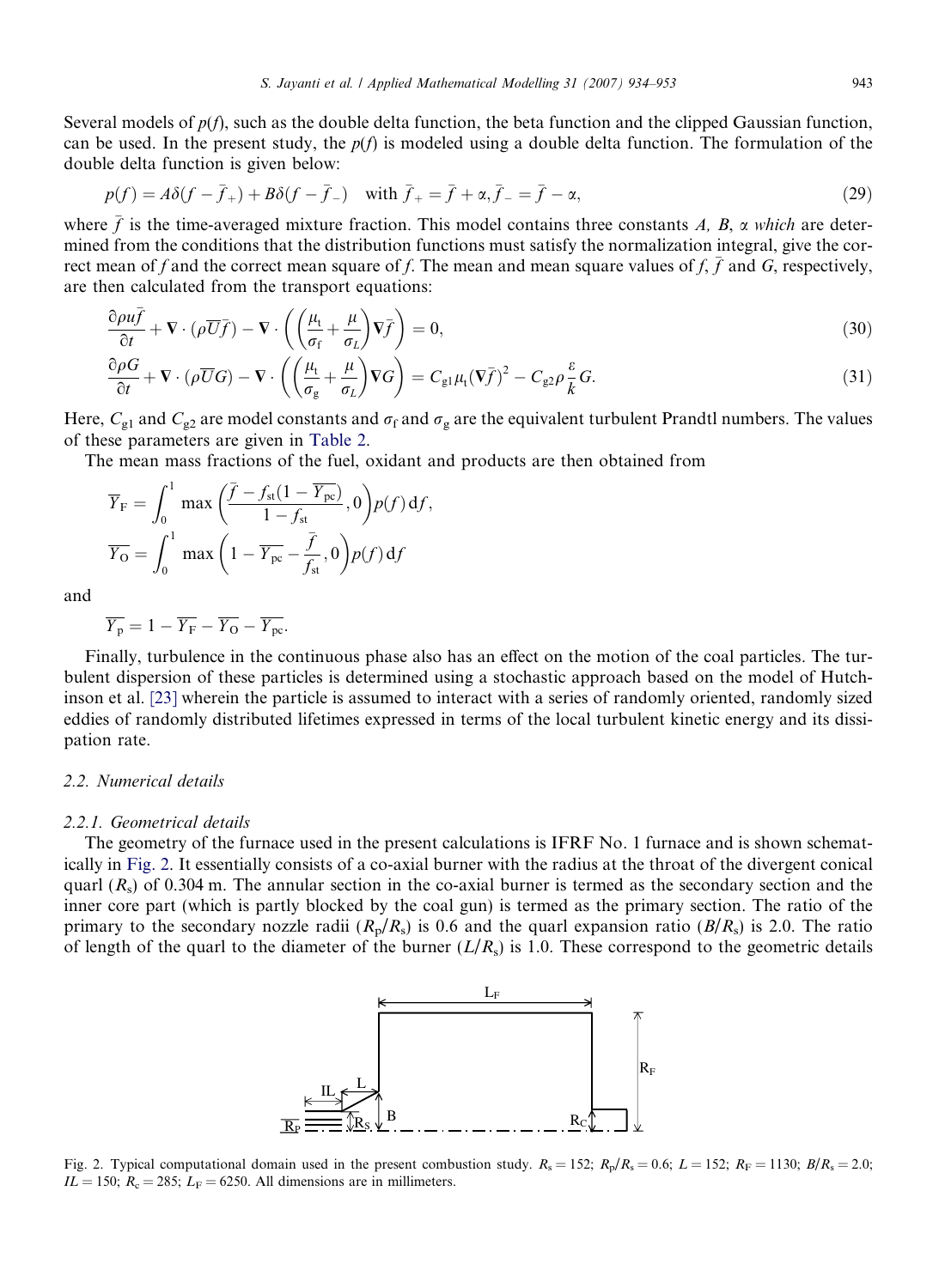| Inlet         | Axial velocity<br>(m/s) | Tangential<br>velocity $(m/s)$ | Turbulent kinetic<br>energy $(m^2/s^2)$ | Turbulent dissipation<br>rate $(m^2/s^3)$ | Temperature<br>'K |
|---------------|-------------------------|--------------------------------|-----------------------------------------|-------------------------------------------|-------------------|
| Primary air   | .4.6                    |                                |                                         | 365                                       | 343               |
| Secondary air | 36.5                    | 46.1                           | 31.9                                    | 3700                                      | 573               |

Table 3 Inlet conditions used in the computations

of the IFRF Furnace No. 1 [\[3,4\]](#page-18-0). The furnace is 6.25 m long with a roughly square cross-section with an arching roof. It is modelled in the present case (as done by [\[3\]](#page-18-0) as a cylinder with an internal diameter of 2.26 m. The diameter of the outlet contraction is 0.57 m. The beginning of the computational domain is positioned at 0.15 m upstream of the beginning of the quarl expansion. To reduce the number of grids required to model the geometry, the flow is considered to be axisymmetric which renders the problem two-dimensional. The domain is discretized using structured, non-uniform cells, with a grid density of  $138 \times 85$  in the axial and radial directions, respectively.

#### 2.2.2. Boundary conditions

The pulverized coal along with the transportation air is supplied through the primary section whereas the swirling combustion air is supplied though the secondary inlet. According to the conditions investigated by Visser et al. [\[3\]](#page-18-0) and Weber et al. [\[4\]](#page-18-0), the flow rate of transportation air is  $0.129 \text{ kg/s}$ , the flow rate of combustion air is 0.98 kg/s and the flow rate of coal is 0.124 kg/s. The other inlet conditions for the flow in the primary and secondary inlet are given in the Table 3. The furnace walls are considered to be isothermal walls with a temperature at 400 K and an emissivity of 0.2, while all the other walls including the burner walls are considered to be adiabatic. The total thermal output of the furnace is 3.4 MW according to Visser. However, an exact matching between the present calculations and the experimental and simulation work of Visser, which are also reported in Weber et al., could not be achieved because there was some internal inconsistency in the boundary conditions employed by Visser. The wall boundary conditions have also not been mentioned. Also, the evaluation of the gas temperature is significantly different from that used in CFX (which is enough to cause a deviation of 100 K at typical furnace temperatures). Hence, a one-to-one comparison with the results of Visser et al. [\[3\]](#page-18-0) is not possible. However, the conditions generated in the reference case are expected to be somewhat similar to those studied by Visser.

# 2.2.3. Solution procedure

The overall calculation procedure is as follows. The three time-averaged conservation equations, namely, those of mass, momentum and energy, are supplemented by the  $k - \varepsilon$  turbulence model to deal with turbulence effects in the gas-phase field. Radiative heat transfer is calculated using a discrete transfer radiation model (DTRM). The trajectories of individual coal particles of given initial size  $(60 \,\mu m)$  are calculated using a particle tracking model. The coal combustion itself is calculated in three parts: a single-step reaction model for devolatilization; an infinite-rate, single-step, irreversible reaction (the ''mixed-is-burnt'' model) for gaseous combustion; and a shrinking core model for char combustion. The coupling in terms of momentum, heat and mass transfer between the coal particles and the gas phase is taken into account using an Eulerian–Lagrangian framework of calculation. After every 100 iterations of the gas-phase, one set of trajectory calculations is made to determine the coupling between the two phases. This process is repeated 40 times so as to reach a converged solution. The composition of the pulverized coal and the properties of the coal are given in the [Table 4](#page-11-0). All the calculations were carried out using the commercial CFD code CFX 4.4.

## 3. Results

#### 3.1. Typical results

Typical velocity and the temperature fields obtained in the present study for the reference case with 10.8% by weight of ash are shown in [Fig. 3](#page-11-0)a and b in the form of equi-spaced velocity and temperature contours,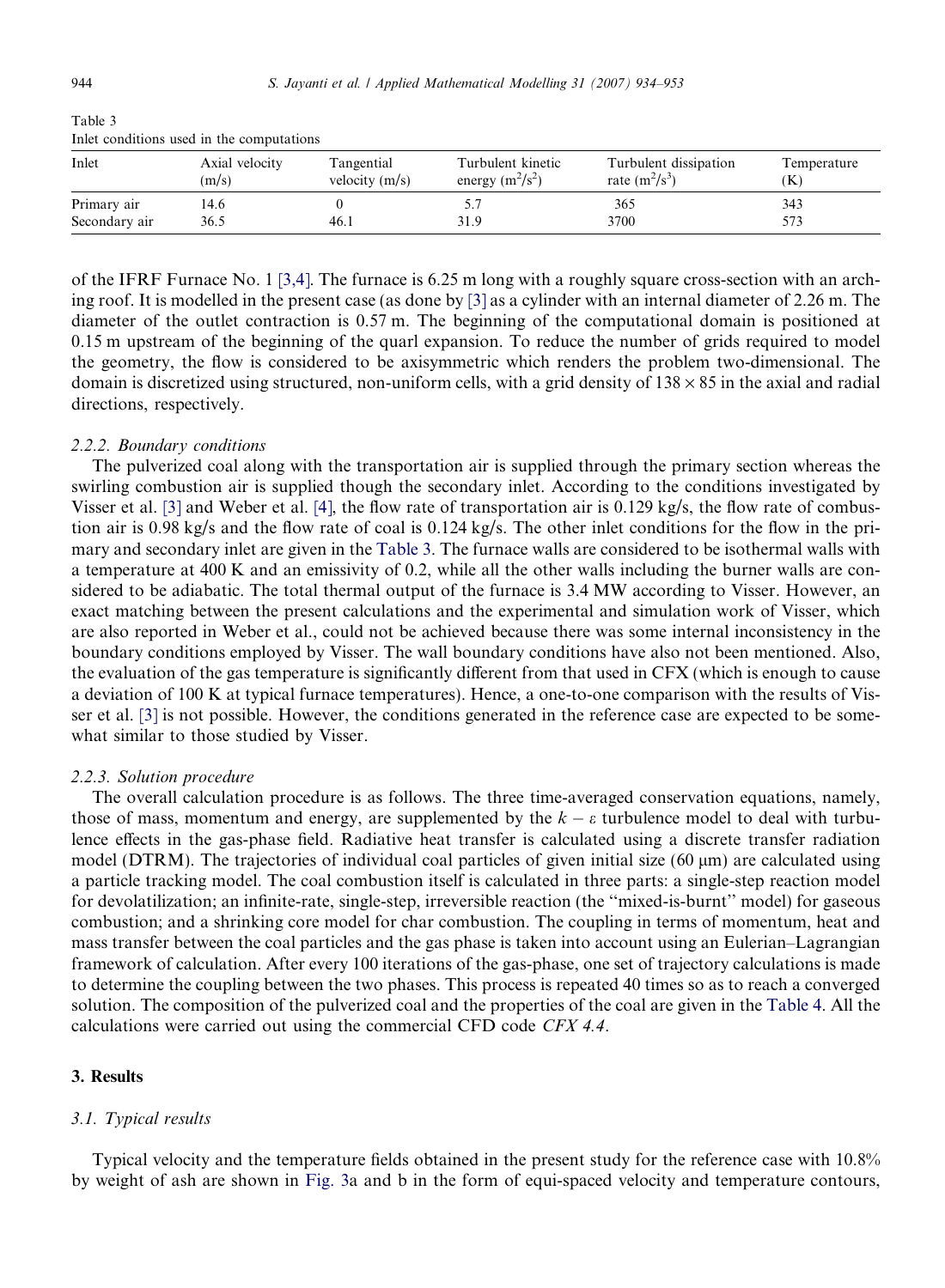<span id="page-11-0"></span>Table 4 Composition and properties of coal used in the present study

| Properties of coal                                      | Values |
|---------------------------------------------------------|--------|
| Proximate analysis $\frac{0}{0}$ w/w dry basis)         |        |
| Volatile matter $(\% )$                                 | 36.3   |
| Char $(\% )$                                            | 52.9   |
| Ash $(\% )$                                             | 10.8   |
| Ultimate analysis $\frac{0}{0}$ w/w dry ash free basis) |        |
| Carbon $(\% )$                                          | 75.37  |
| Hydrogen $(\% )$                                        | 4.47   |
| Nitrogen $(\% )$                                        | 1.15   |
| Oxygen $(\% )$                                          | 18.94  |
| Properties of coal                                      |        |
| Particle size $(\mu m)$                                 | 60     |
| Density of char $(kg/m3)$                               | 2000   |
| Density of volatiles $(kg/m3)$                          | 1560   |
| Density of ash $(kg/m^3)$                               | 1000   |
| LCV of volatiles $(MJ/kg)$                              | 2.623  |
| LCV of char $(MJ/kg)$                                   | 3.29   |
| Molecular weight of coal                                | 93     |
| Emissivity of coal                                      | 1.0    |
| Emissivity of char                                      | 0.6    |
| Mass flow rate $(kg/s)$                                 | 0.124  |

respectively. The velocity associated with the annular secondary air jet is the highest and due to the strong swirl (the swirl number being 0.62), the jet is deflected away from the centre and the flow follows the contour of the conical quarl wall. This sets up an inner recirculation zone, which brings back the hot gases and aids in combustion. The shape of the quarl is therefore expected to play a significant role in defining the extent of the IRZ. The temperature contours show that high gas temperatures are found slightly beyond the quarl region. They also clearly show the hot zone close to the burner inlet created by the recirculation of the hot gases.

For this case, the total thermal output is predicted to be 3.275 MW which compares well with the expected value of 3.4 MW quoted by Visser et al. [\[3\]](#page-18-0) and the value of 3.34 MW expected from the calorific value and the amount of fuel added. The simulations show that the fuel is completely burnt. The maximum and the outlet gas temperature predicted for this case are 1956 K and 1060 K, respectively, which show a larger deviation from the simulations of Visser, who found the corresponding temperatures to be 1880 K and 1420 K. The experimental flue gas temperature was found to be 1320 K. The calculation of the peak gas temperature is principally affected by the correlation for the gas specific heat. Visser used a linear correlation for the specific heat of the gas with temperature while the one used in CFX is a cubic polynomial. It is estimated that this itself might have caused a deviation of up to 100 K in the gas temperature calculation at the peak temperature level. The flue gas temperature is strongly influenced by the thermal boundary conditions as about 70% of the heat



Fig. 3. Equi-spaced velocity (a) and temperature (b) contours for the reference case.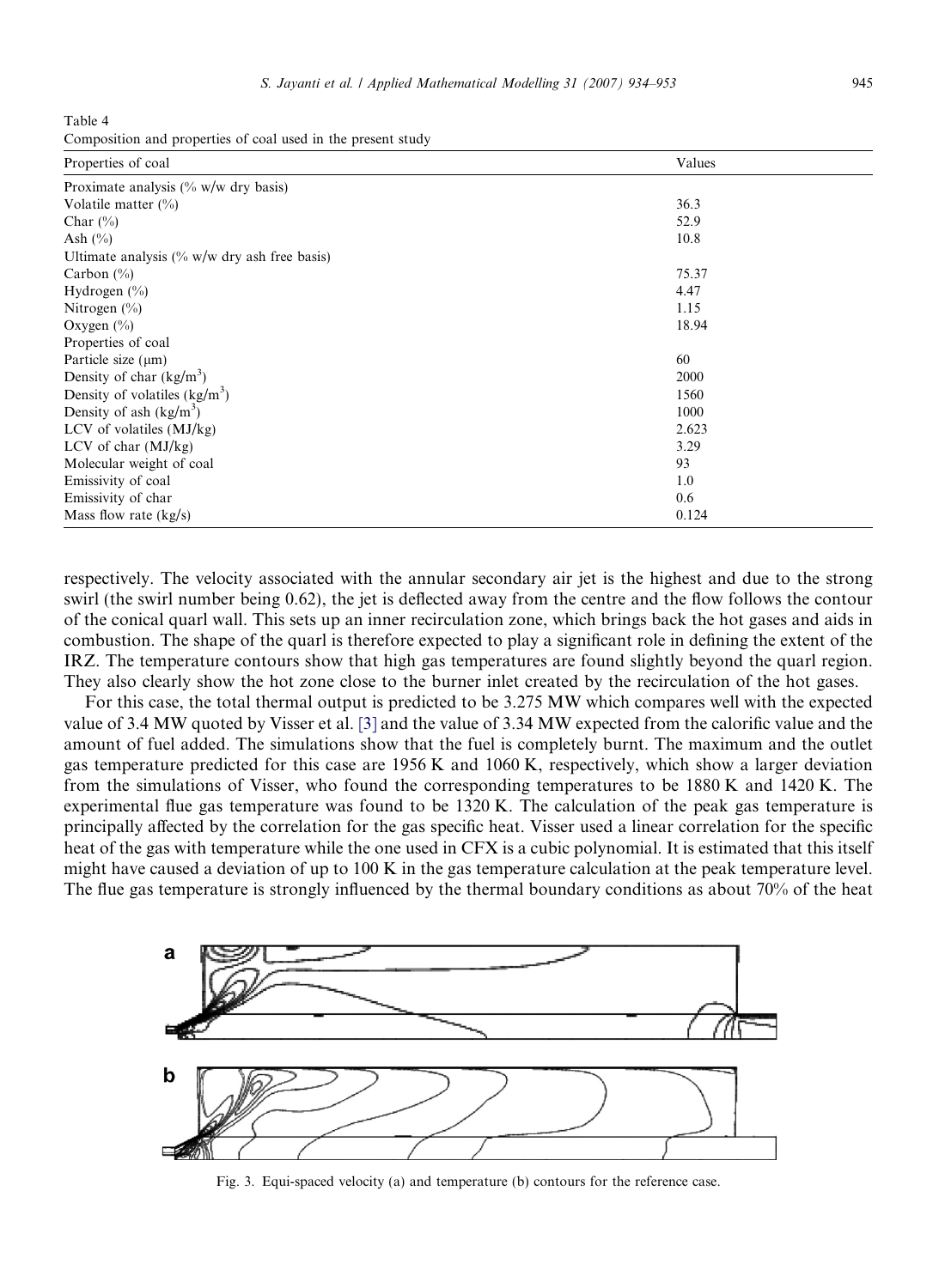produced is lost through the furnace walls. The thermal boundary conditions in the experiments as well as in the simulations of Visser are not known exactly and this may have caused the larger discrepancy for the flue gas temperature between the present calculations and the simulations of Visser et al. [\[3\]](#page-18-0). The purpose of the present study is not to reproduce the data but to investigate the effect of high ash content on combustion. It is felt that the conditions predicted in the present simulations are fairly typical of those encountered in pulverized coal furnaces and that this case can therefore be used as a reference case for the investigation of the effect of ash content.

The Lagrangian tracking of the coal particles enables a detailed investigation of the combustion-related processes taking place inside the furnace. Typical tracks of coal particles, of a size of  $60 \mu m$  each, introduced in all the cells of the primary inlet are shown in Fig. 4a. It can be seen that all the particles follow a similar path along the furnace walls and they remain nearly as a bunch. The effect of initial particle position was studied in Fig. 4a by comparing the trajectories of two coal particles, one of which is released close to the coal gun and the other close to the divider plate between the primary and the secondary stream, while maintaining all the other characteristics the same. It was found that the trajectories were nearly identical. The path of a single particle through the domain is shown in Fig. 4b where the axial location of the particle is plotted as a function of time. Also marked in this is the location of the quarl section. It can be seen that the total residence time of the coal particle in the furnace is about 3.1 s of which only 17 ms is spent in the quarl region.

The variation of the particle temperature, mass of the volatiles left in the particle and the mass of the char left in the particle for a typical particle are shown in [Fig. 5](#page-13-0)a as a function of axial position and in [Fig. 5b](#page-13-0) as a function of residence time. The particle goes through an initial phase of rapid heating and attains a peak temperature of nearly 2400 K before cooling off. The sensible heating part lasts about 25 ms during which their temperature rises from 343 K to 773 K. This gives a heating rate of  $1.7 \times 10^4$  K/s which is in agreement with the typical range of heating rates  $(10^4 - 10^5 \text{ K/s})$  reported by Wall [\[18\]](#page-19-0) for pulverized coal combustion. It is expected (Visser, 1991) that for this coal, the devolatilization starts at 773 K and is over at temperature of



Fig. 4. (a) Trajectories of 60 µm particles and (b) variation of axial distance with time.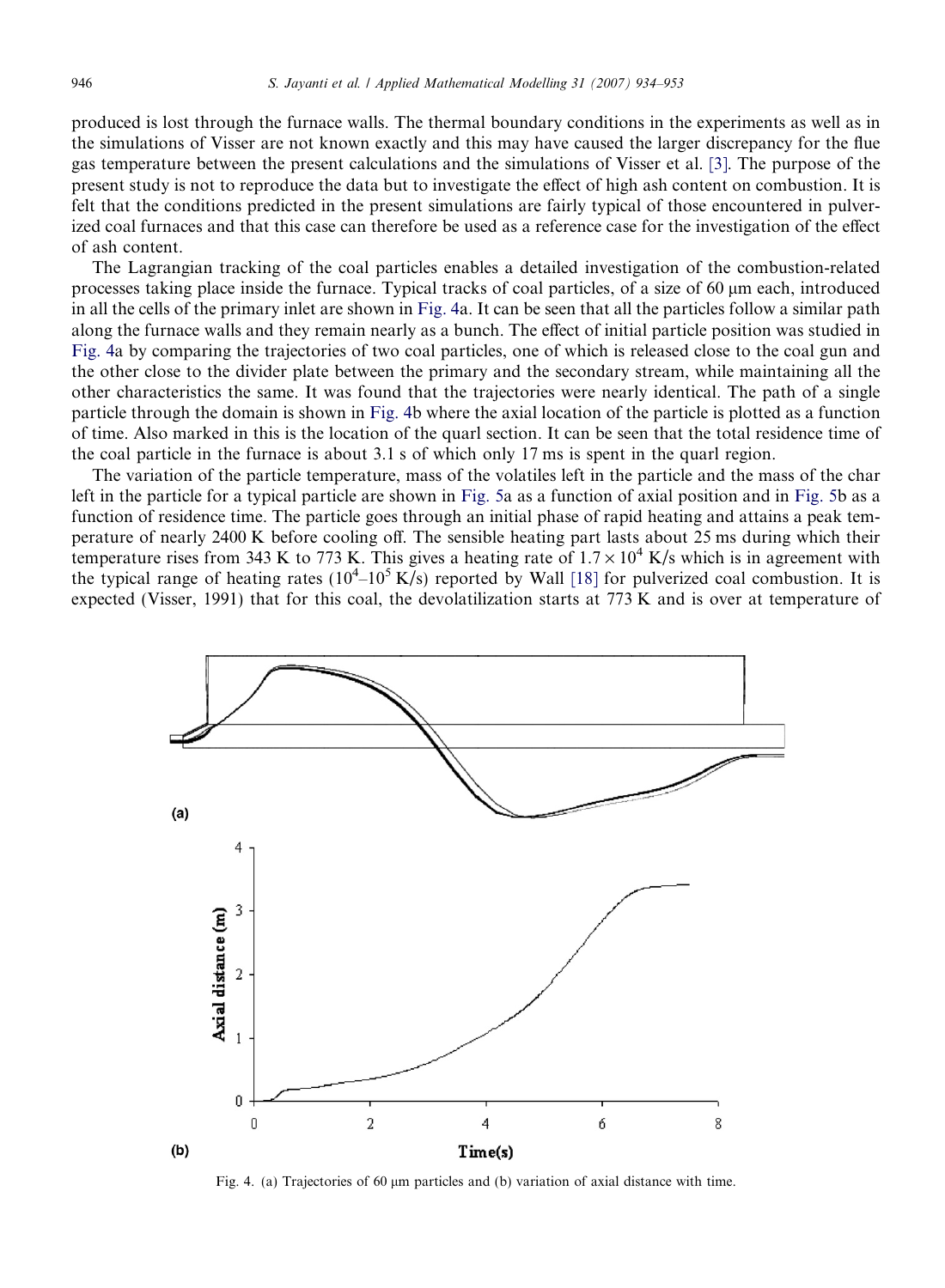<span id="page-13-0"></span>

Fig. 5. Variation with (a) axial position and (b) time of (i) particle temperature variation, (ii) mass of volatiles left, and (iii) mass of char left unburnt for the reference case.

1243 K. The particle takes a further time of about 40 ms to reach a temperature of reaches a temperature of 1253 K. Thus, the devolatilization is completed within 65 ms of entering the furnace. The variation of the mass of volatiles and the mass of char in the coal particle shows that, in terms of distance, devolatilization starts halfway through the quarl and is completed over the next 0.15 m. The next stage of the coal combustion, char combustion starts after 65 ms at a temperature of around 1300 K at a distance of about 0.5 m from the inlet and extends up to 1.25 m downstream. Thus, the entire combustion process is over within 150 ms and around 1.25 m from the inlet of the domain. This explains the location of the temperature maximum at some distance from the quarl as the heat release associated with char combustion happens outside the quarl region.

An analysis of the thermal balance of the furnace shows that amount of heat transferred through the walls (with a wall temperature of 400 K and a uniform emissivity of 0.2) is 2.364 MW and through outlet of the furnace is 1.597 MW. Thus, more heat is transferred through the walls of the furnace rather than through the outlet. Since the furnace is 6.25 m long, a large area is available for heat transfer. Visser et al. [\[3\]](#page-18-0) used an adiabatic boundary condition for the furnace walls except at the locations of cooling loops. This could lead to a lesser amount of heat transfer through the walls in his case compared with the present study and may thus explain the significantly higher gas outlet temperature of 1420 K obtained by him compared to that of 1060 in the present case.

The above results are taken as the reference case for a ''low-ash'' coal, in this case, an ash content of 10.8% by weight, and the effect of increased ash content on these combustion parameters is studied by modifying the model constants in a manner consistent with the expected influence of ash. The results are discussed below.

#### 3.2. Momentum and heat transfer coupling between gas and coal particles

One important aspect of coal combustion is the momentum and heat transfer coupling between the gas and coal particles. The coal particles are obviously influenced by the gas flow in terms of their trajectory as well as in terms of radiative heating and more indirectly in terms of oxygen diffusion in the char combustion process. The gas phase is influenced strongly by the heat release as a result of combustion. Thus, there is a two-way coupling between the particulate and the continuous phases. This coupling is taken into account in the calculations by iterative calculation of the coupling terms. Since the effect of ash on combustion is not directly taken into account in the combustion calculation methodology (the calculations are effectively done on an ash-free basis), it is interesting to see how strongly this coupling is affected by the ash content. To this end, calculations have been done with ash content of 20%, 30% and 40% by weight with and without adjusting the coal flow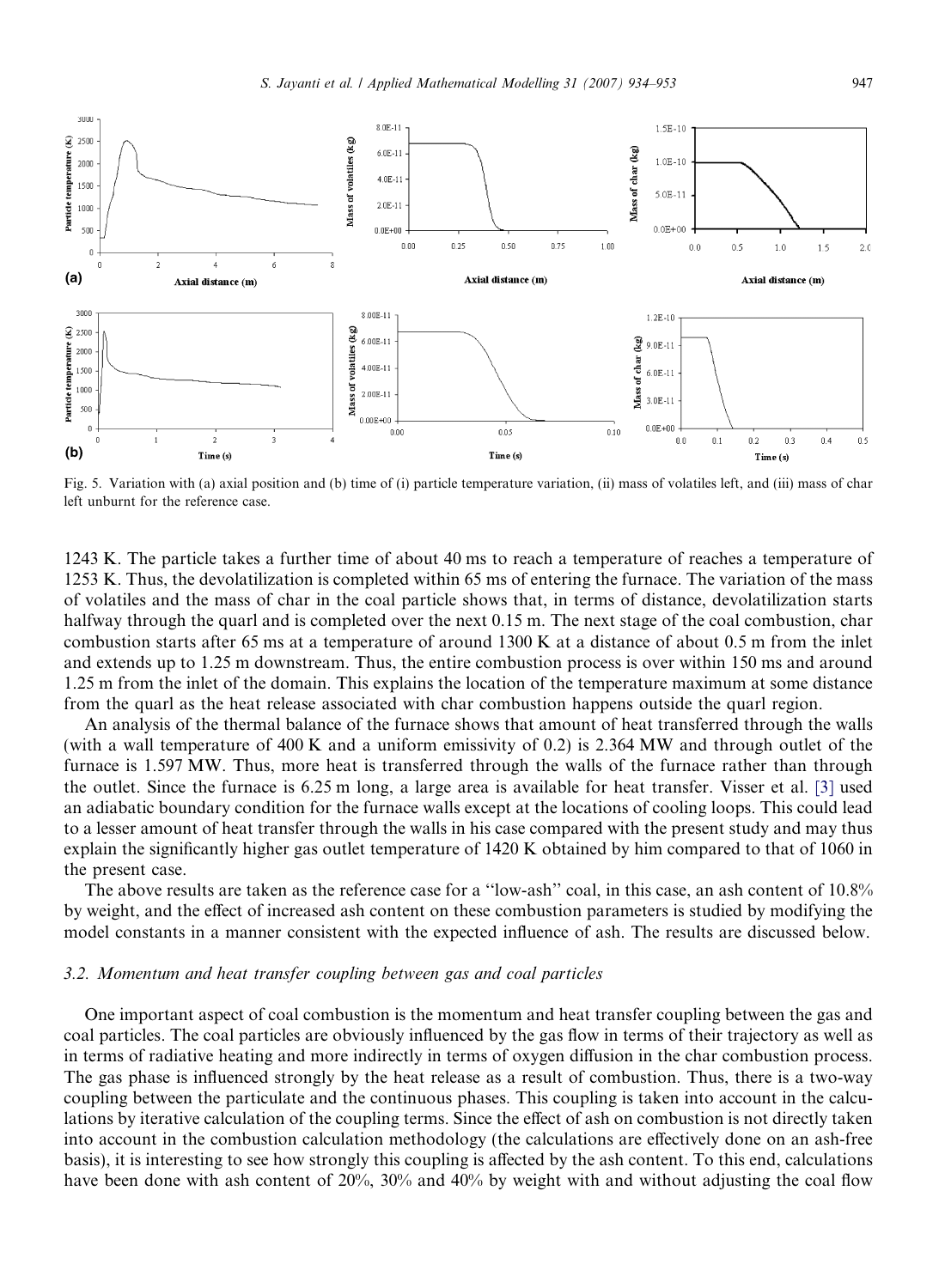Table 5

| Percentage of ash<br>by weight | Peak gas<br>temperature $(K)$ | Outlet gas<br>temperature $(K)$ | Thermal output<br>expected from<br>calorific value (MW) | Thermal output<br>predicted from<br>calculations (MW) |
|--------------------------------|-------------------------------|---------------------------------|---------------------------------------------------------|-------------------------------------------------------|
| 10.8% (Reference case)         | 1956                          | 1060                            | 3.34                                                    | 3.275                                                 |
| 20%                            | 1903                          | 1025                            | 2.99                                                    | 2.93                                                  |
| 30%                            | 1876                          | 985                             | 2.62                                                    | 2.54                                                  |
| 40%                            | 1849                          | 943                             | 2.2                                                     | 2.24                                                  |

Peak temperature and outlet temperature of the gas, and expected and predicted thermal output for different ash percentages for constant coal flow rate of 0.124 kg/s

rates to maintain the same thermal input to the furnace. None of the modelling constants have been changed in these calculations. If the coupling between the two phases was strong, then one would expect the results to show a consistent variation with the ash content.

Treating the case with the same coal flow rate first, it was found that the predicted temperature contours obtained for the reference case (10.8% ash) and for the cases with 20%, 30% and 40% by weight of ash for the same coal flow rate of 0.124 kg/s did not show much difference. As expected, the overall thermal output decreases when the ash content increases. The comparison of the peak temperature, the flue gas temperature, the predicted and expected thermal load in each case are listed in Table 5. It can be seen that thermal load decreases by about 33% for the maximum ash content of 40%. However, the peak temperature decreases only by about 100 K compared with the reference case. The outlet temperature also decreases consistently with increasing ash content, but again the decrease is rather small, and is of the order of 110 K. These results show that these two temperatures are determined by the extent of heat loss through the walls rather than by the amount of heat generated as a result of combustion. Radiative heat transfer, which is the dominant mode of heat transfer accounting for 80% of heat transfer through the walls, prevents the temperatures from becoming too high since it is proportional to  $T^4$ .

The variation of particle temperature, mass of volatiles left and mass of char unburnt as a function of time and axial position are shown in Fig. 6. The effect of increasing ash content is to reduce the mass of volatiles and char. In the present study, as the ash content is increased, these two are reduced in such a way that the C/H ratio remains the same as in the reference case. It can be seen from Fig. 6a that the particle temperature rises faster with increasing ash content. This increases the rate of release of volatiles and the rate of char



Fig. 6. Variation with (a) axial position and (b) time of (i) particle temperature variation, (ii) mass of volatiles left, and (iii) mass of char left unburnt for different ash contents at the same coal flow rate.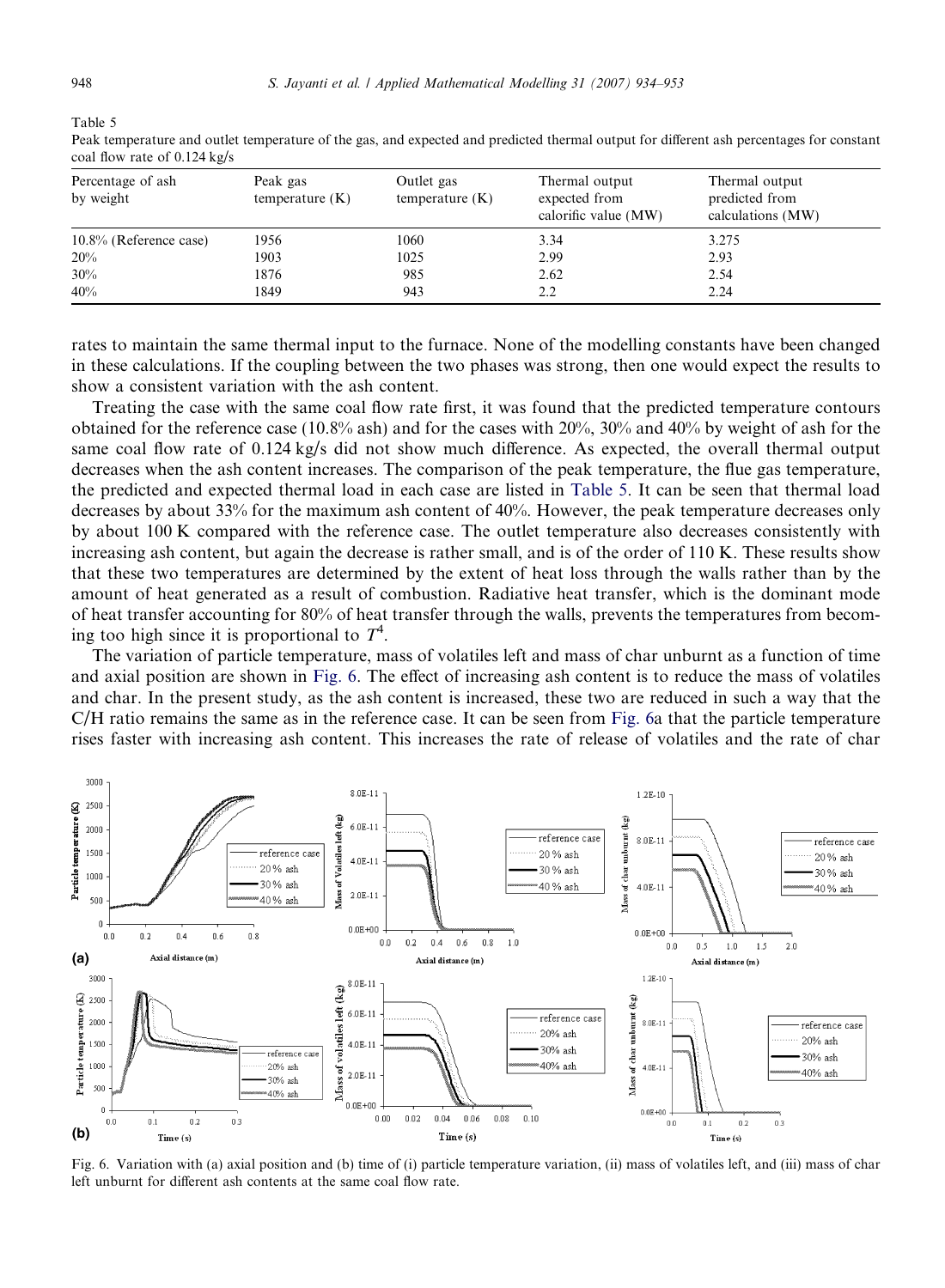| Percentage of ash<br>by weight | Peak gas<br>temperature $(K)$ | Outlet gas<br>temperature $(K)$ | Thermal output<br>expected from<br>calorific value (MW) | Thermal output<br>predicted from<br>calculations (MW) |
|--------------------------------|-------------------------------|---------------------------------|---------------------------------------------------------|-------------------------------------------------------|
| 10.8% (Reference case)         | 1956                          | 1060                            | 3.34                                                    | 3.275                                                 |
| 20%                            | 1962                          | 1062                            | 3.4                                                     | 3.3                                                   |
| 30%                            | 1954                          | 1060                            | 3.4                                                     | 3.26                                                  |
| 40%                            | 1945                          | 1059                            | 3.4                                                     | 3.23                                                  |

Peak temperature and outlet temperature of the gas, and expected and predicted thermal output for different ash percentages for constant thermal load

combustion resulting in earlier combustion as the ash content increases. However, the differences are rather small as complete combustion takes place within a short distance from the quarl, as noted earlier. Further variation of the particle temperature is affected by the prevailing gas temperature, and since this is lower at higher ash contents, the particle exit temperature also decreases with increasing ash content. Thus, the combustion rate is affected by the ash content, but the overall effect is small.

The results obtained with the cases where the overall thermal load is maintained constant is summarized in Table 6. Here, the flow rate of coal is increased to compensate for the loss in calorific value as the ash content is increased. The predicted peak and flue gas temperatures are hardly changed by these significant changes in the ash content and the corresponding changes in the coal flow rate. Similarly, the variation of the coal particle characteristics with distance and time for these cases was found to be nearly identical in the latter part of the furnace; however, very near the quarl, some effect of the ash content was noticed. Taken together, these results show that the temperature history of the particle is governed mainly by combustion (both volatiles and char) in the near-burner region and by convective and radiative heat transfer in the rest of the furnace. If the thermal output is maintained the same, the ash content does not have much influence, through the momentum and heat transfer coupling, on the combustion characteristics. The influence through other mechanisms is discussed below.

## 3.3. Effect on char reactivity

Table 6

As discussed in Section [2.1.2.3,](#page-6-0) char combustion is a much slower process than devolatilization and it therefore determines the burn-out time of the coal in the furnace. In the present calculations, the model of Field et al. [\[20\]](#page-19-0) is used to describe char combustion. The overall oxidation rate of the char is calculated by the diffusion of oxygen to the external surface of the char particle and the effective char reactivity and is given by Eq. [\(17\)](#page-6-0) where the oxygen diffusion rate and the char reactivity are given, respectively, by Eqs. [\(16a\) and \(16b\)](#page-6-0). Sarofim et al. [\[11\]](#page-18-0) found that the mineral matter enhances the char reactivity during coal combustion by up to a factor of 30 although the increase is less at high temperatures. Assuming that increased ash content (ash being mineral matter) would increase the char reactivity, calculations have been done by increasing the constant  $A_c$  in Eq. [\(16b\)](#page-6-0) from 490 to 5000, i.e., by a factor of ten. This would have the effect of increasing the chemical rate of char reactivity by a factor of ten. Comparison of the predicted axial variation of temperature, mass of volatiles and mass of char with those of the reference case showed that the change had very little effect on the mass of volatiles while the rate of char combustion was increased slightly and correspondingly the temperature rise in the near-burner region was faster. However, since the overall thermal load was constant, the temperature variation further downstream was not affected significantly.

An estimate of the likely effect of enhanced char reactivity can be made. The overall char reaction is governed by  $k_c$  and  $k_d$  which are the chemical rate and the rate determined by oxygen diffusion, respectively. For a typical coal combustion calculations in the reference case, at a distance of 0.50 m from the computational inlet where char combustion begins, the particle temperature is 1790 K, the gas temperature 1500 K, and with the particle diameter of 60  $\mu$ m, the values of  $k_c$  and  $k_d$  are found to be 6607 kg/m<sup>2</sup>/atm/s and 2.15 kg/m<sup>2</sup>/atm/s, respectively. This shows that the effect of char reactivity would only be slight. However, at lower temperatures, i.e., in the initial phases of combustion,  $k<sub>c</sub>$  is expected to be smaller and the chemical rate may be the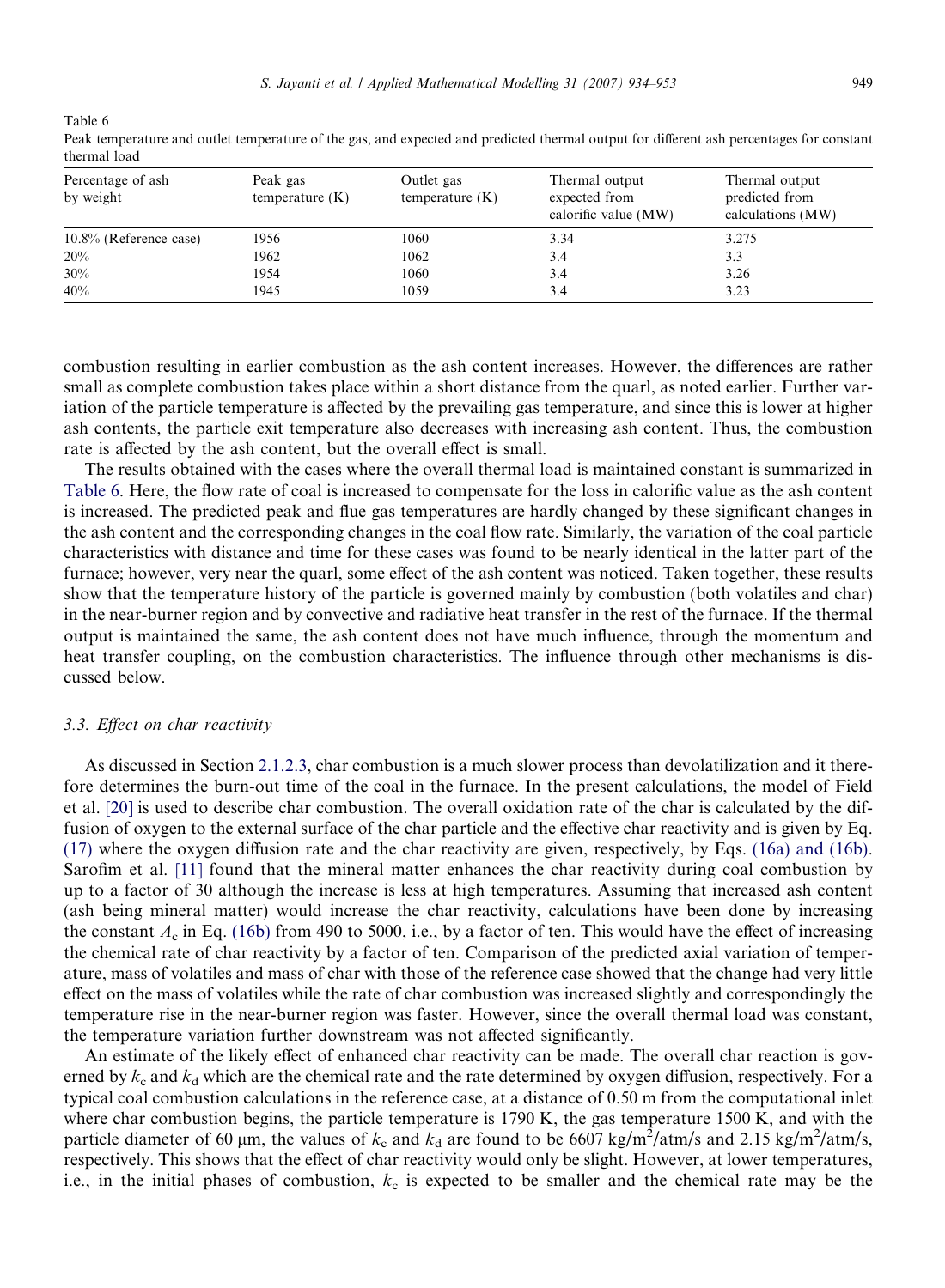<span id="page-16-0"></span>determining process. Hence, increasing it by a factor 10, as done in the present case would increase the rate of char combustion in the initial phases. This was found to be the case although the effect of this on the overall char combustion was rather limited as the char combustion in the reference case itself (with lower reactivity) is completed within a very short distance from the quarl.

## 3.4. Effect of ash on oxygen diffusion rate

In the classical shrinking core model of char combustion, the effect of ash is taken into account by considering a thin ash layer surrounding the char particle through which oxygen has to diffuse. Accordingly, the diffusion rate of oxygen is reduced in the presence of ash [\[13\].](#page-18-0) If the ash content increases significantly, it is possible that the thickness of the hypothetical ash layer surrounding the char particle may also increase. This would have the effect of further decreasing the rate of diffusion of oxygen to the surface of the combusting char particle. Thus,  $k_d$  will be reduced as the ash content of the coal increases.

In order to see if this would have a significant effect on the overall furnace parameters, calculations would have to be made with reduced values of  $k_d$ . This can be done for example by reducing the coefficient  $2.53 \times 10^{-7}$  in Eq. [\(16a\).](#page-6-0) The effect of reducing  $k_d$  by a factor of 2.5 are shown in Fig. 7, where, for the sake of comparison, the reference case and the case for a 2.5 times *increase* in the value of  $k_d$  are also shown. The variation of the particle temperature and the particle mass (due to devolatilization and char burnout) are



Fig. 7. Computed variation with axial position of (a) particle mass and (b) particle temperature for the reference case and for a decrease/ increase in the oxygen diffusion rate by a factor of 2.5.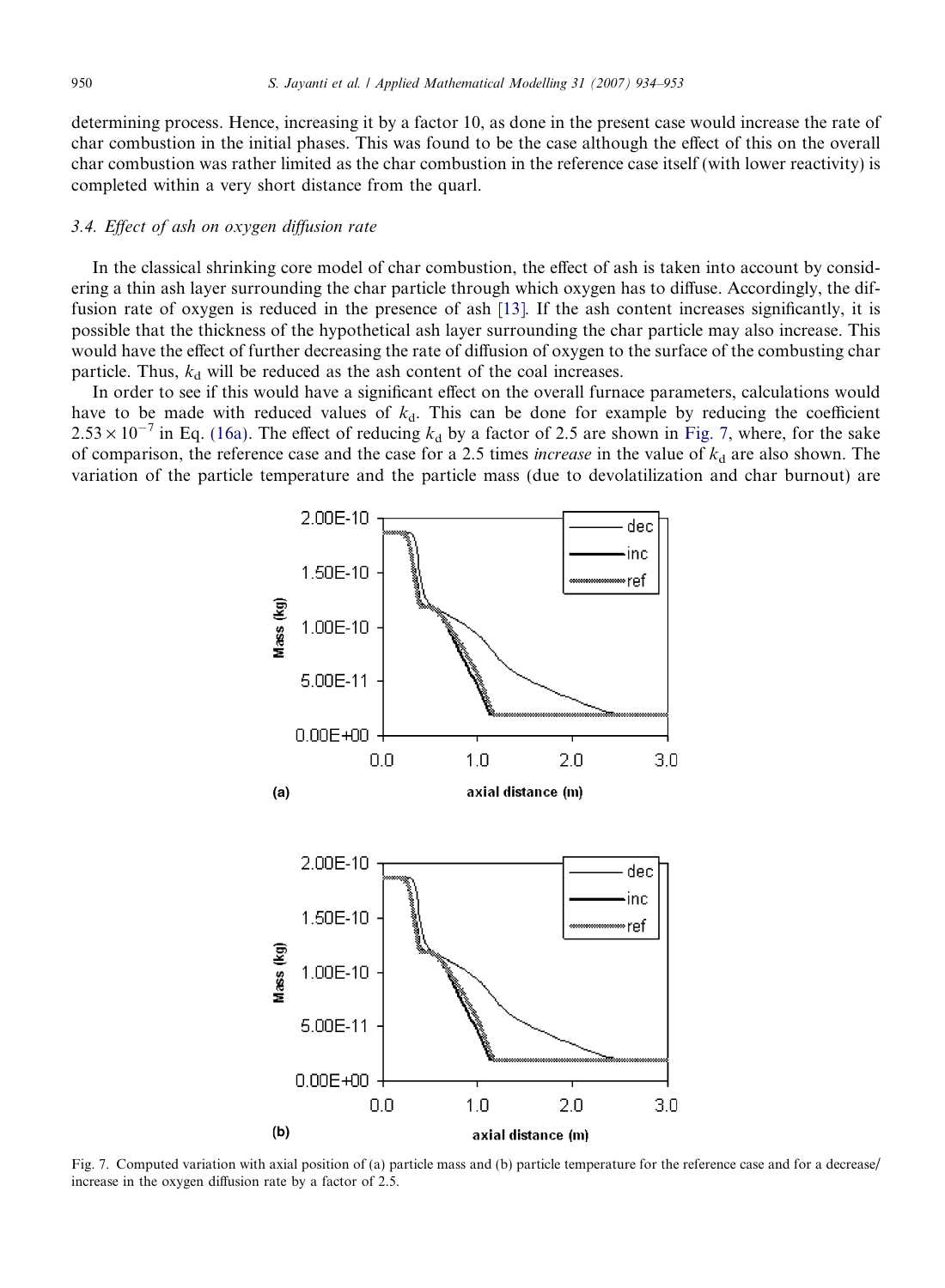shown along the length of the furnace. The particle mass variation with length has four distinct phases: (i) the initial heating up stage where the mass does not change, (ii) the rapid devolatilization stage its mass decreases rapidly, (iii) the slower char burnout stage and (iv) the heating or cooling stage of the particle containing only ash. The effect of changing the oxygen diffusion rate for char burnout has a significant effect only on the third stage. Reducing the oxygen diffusion rate slows down the char burnout rate while increasing it marginally increases it. Examination of the particle temperature variation ([Fig. 7a](#page-16-0)) shows that this has a strong effect on the peak particle temperature. In all the cases, the peak temperature occurs in the char burnout stage (see [Fig. 7](#page-16-0)b). When the oxygen diffusion rate is increased, the faster burnout rate increases the maximum temperature to nearly 3000 K while with the decreased diffusion rate, the peak particle temperature is about 1000 K less. The peak gas temperatures also occur later in the furnace in the latter case although the peak value is nearly unchanged. The gas outlet temperatures are nearly the same.

These results show once again that the overall furnace parameters are dependent on the heat transfer characteristics rather than on the combustion characteristics. The presence of excess ash and the consequent decrease in oxygen diffusion rate may lead to substantial reduction in char combustion without significantly affecting the overall combustion parameters. Similar insensitivity of the peak and outlet temperatures to the increase in ash content has been reported by Kurose et al. [\[5\]](#page-18-0) when investigating combustion of coals with ash content in the range of 36–53%.

# 3.5. Effect of radiative properties of the media

Another important effect of increase in ash content on the coal combustion is the change in the thermal and radiative properties of the coal and the gas inside the furnace. Sarofim et al. [\[11\]](#page-18-0) found that the mineral matter increases the emissivity by an amount, which depends on the composition of ash and temperature. Also, increased ash content may result in increased thickness of the slag, which, since it contains the mineral matter of the ash, may increase the wall emissivity. Finally, increased thickness of the slag will also increase the temperature drop across the slag [\[18\]](#page-19-0) and since the inside temperature is fixed, the wall temperature will increase. These effects are investigated individually as well as together in the following way:

The effect of radiative properties of coal and wall is analyzed by increasing the furnace wall temperature and its emissivity from 400 K to 600 K and from 0.2 to 0.25, respectively and as well as increasing both together. Calculations were also performed by increasing the emissivity of the char and the absorption coefficient of the gas from 0.6 to 0.75 and from 0.5 to 0.6  $m^{-1}$ , respectively and as well as together. The effect of these changes, namely,

- Increasing char emissivity from 0.6 to 0.75
- Increasing gas absorption coefficient from 0.5 to  $0.6 \text{ m}^{-1}$
- Increasing both simultaneously
- Increasing wall emissivity from 0.2 to 0.25
- Increasing wall temperature from 400 K to 600 K
- Increasing both the wall conditions simultaneously

are summarized in Tables 7 and 8. In all the cases, the temperature contours were found to be roughly similar and the values were largely unchanged. Increasing the wall emissivity reduces the peak temperature (as the radiative heat transfer is more) resulting in a reduced flue gas temperature. The reverse trend is obtained with

Table 7

Peak temperature, outlet temperature and predicted thermal output for different radiative properties of coal and gas

| Emissivity of |     | Peak temperature $(K)$ | Outlet temperature $(K)$ |       |
|---------------|-----|------------------------|--------------------------|-------|
| Char          | Gas |                        |                          |       |
| 0.6           | 0.5 | 1956                   | 1060                     | 3.275 |
| 0.75          | 0.5 | 2010                   | 1082                     | 3.389 |
| 0.6           | 0.6 | 1990                   | 1077                     | 3.4   |
| 0.75          | 0.6 | 1966                   | 1076                     | 3.4   |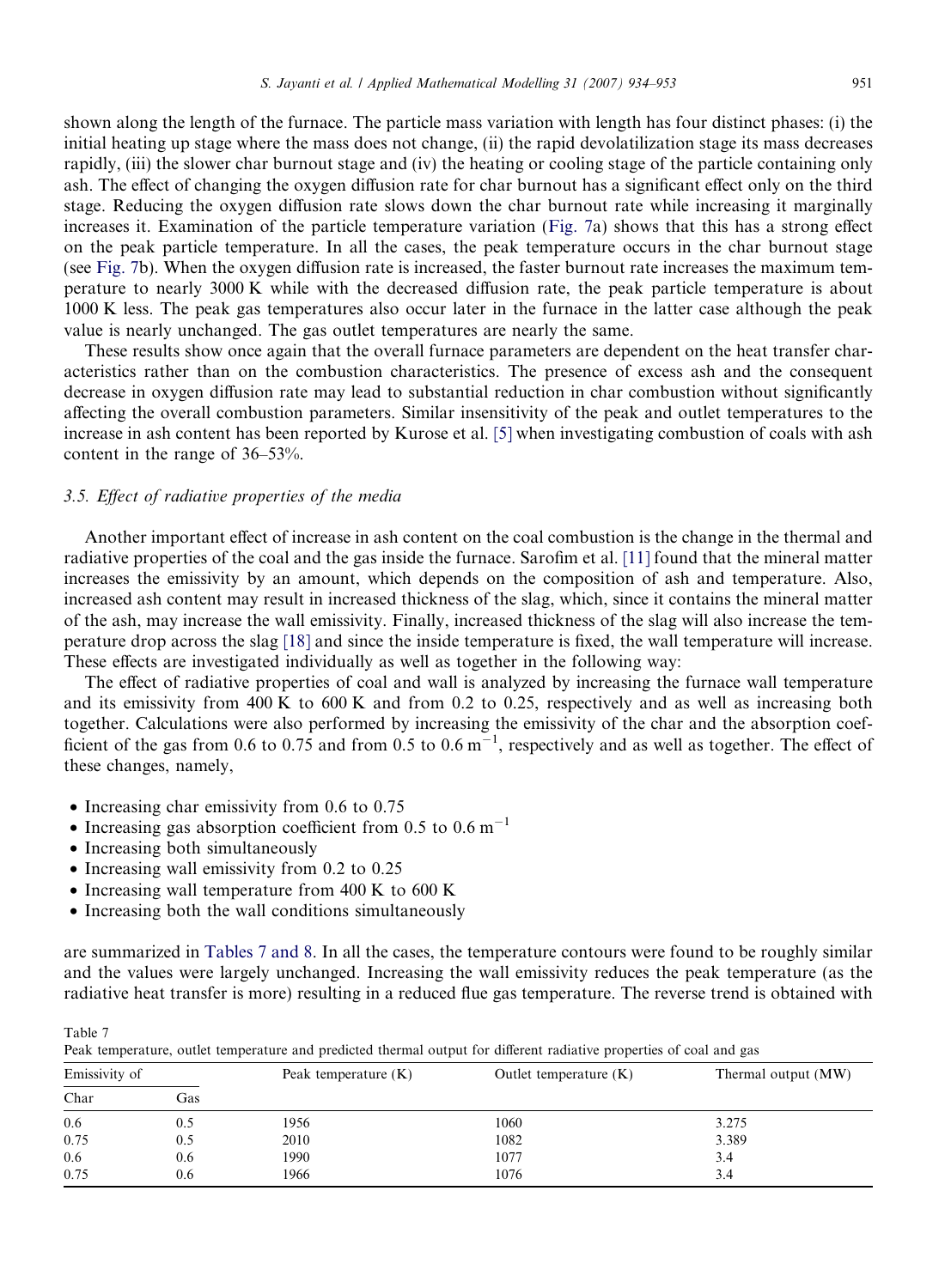<span id="page-18-0"></span>

|             | ×            | ٧<br>I |
|-------------|--------------|--------|
| ٦<br>I<br>v | ۰,<br>v<br>٠ | ٠      |
|             |              |        |

| Wall conditions |                   | Peak temperature | Outlet temperature |
|-----------------|-------------------|------------------|--------------------|
| Emissivity      | Temperature $(K)$ | $\bf K$          | (K)                |
| 0.2             | 400               | 1956             | 1060               |
| 0.2             | 600               | 1963             | 1093               |
| 0.25            | 400               | 1927             | 1011               |
| 0.25            | 600               | 1937             | 1044               |

Table 8 Predicted peak and outlet temperatures for different wall conditions

the increased wall temperature as this decreases the heat lost to the surroundings. When both the emissivities of the media and the wall parameters are increased simultaneously, the net effect on the temporal and axial variation of the particle temperature, mass of volatile and char release was found to be negligible as the two effects cancelled out each other leaving the overall parameters relatively unchanged.

# 4. Conclusion

The above set of calculations reiterates the complexity of the coal combustion phenomena. As far as the effect of increased ash content is considered, the present calculations show that effect of enhanced char reactivity is negligible whereas reduced oxygen diffusion rates due to a thicker ash layer may result in significant reduction in char oxidation rates as this is the governing rate for char combustion. The global parameters such as the peak temperature and the flue gas temperature remain relatively insensitive to the presence of high ash content. These results are consistent with the experimental observations of Kurose et al. [5].

The present calculations are based on a combustion model which is essentially built on an ash-free basis. The effects considered here, for example, those described by Smoot [14], are not directly based on investigations of the *amount* of ash in the coal. Such studies are really necessary to investigate, more fundamentally, the real effect, if any, of ash content on the combustion characteristics in a typical furnace.

#### Acknowledgement

The calculations reported here have been performed at the CFD Centre, IIT-Madras, India.

## **References**

- [1] F.C. Lockwood, A.P. Salooja, S.A. Syed, A prediction method for coal fired furnaces, Combust. Flame 38 (1980) 1–15.
- [2] J.S. Truelove, Prediction of the near burner flow and combustion in swirling pulverized-coal flames, in: 21st Symposium (International) on Combustion, The Combustion Institute Pittsburgh, 1986, pp. 275–284.
- [3] B.M. Visser, Mathematical modelling of swirling pulverized coal flames. Dissertation, Technische Universiteit Delft, The Netherlands, 1991.
- [4] R. Weber, A.A.F. Peters, P.P. Breithaupt, B.M. Visser, Mathematical modeling of swirling flames of pulverized coal: What can combustion engineers expect from modeling, J. Fluids Engvol. 117 (1995) 289–297.
- [5] R. Kurose, M. Ikeda, H. Makino, Combustion characteristics of high ash coal in pulverized coal combustion, J. Fuel 80 (2001) 1447– 1455.
- [6] E.E. Khalil, Modeling of Furnaces and Combustors, Abacus Press, TunbridgeWells, Kent, UK, 1982.
- [7] F.A. Williams, Combustion Theory, second ed., Benjamin Cummings Publishing, Menlo Park, CA, USA, 1985.
- [8] C.J. Lawn, Principles of combustion engineering for boilers, in: C.J. Lawn (Ed.), Combustion Treatise, Academic Press, 1987.
- [9] J. Warnatz, U. Mass, R.W. Dibble, Combustion, Springer-Verlag, Berlin, Germany, 1996.
- [10] J.H. Ferziger, M. Peric, Computational Methods for Fluid Dynamics, Springer, New York, USA, 1999.
- [11] A.F. Sarofim, J.B. Howard, H. Kobayashi, Coal devolatilisation at high temperatures, in: 18th Symposium (International) on Combustion, The Combustion Institute, Pittsburgh, 1977, pp. 411– 425.
- [12] S. Saxena, A. Rehmat, A mathemaical model for char combustion in a fluidized bed, in: Proceedings of the 6th International Conference on Fluidized Bed Combustion, vol. 3, 1980, pp. 1138–1149.
- [13] I.K. Puri, Environmental Implications of Combustion Processes, in: I.K. Puri (Ed.), CRC Press, Boca Raton, FL, USA, 1993.
- [14] L.D. Smoot, Fundamentals of Coal Combustion, Elsevier, The Netherlands, 1993.
- [15] R.B. Bird, W.E. Stewart, E.N. Lightfoot, Transport Phenomena, Wiley, New York, USA, 1960.
- [16] O. Levenspiel, Chemical Reaction Engineering, second ed., John Wiley and Sons, New York, USA, 1972.